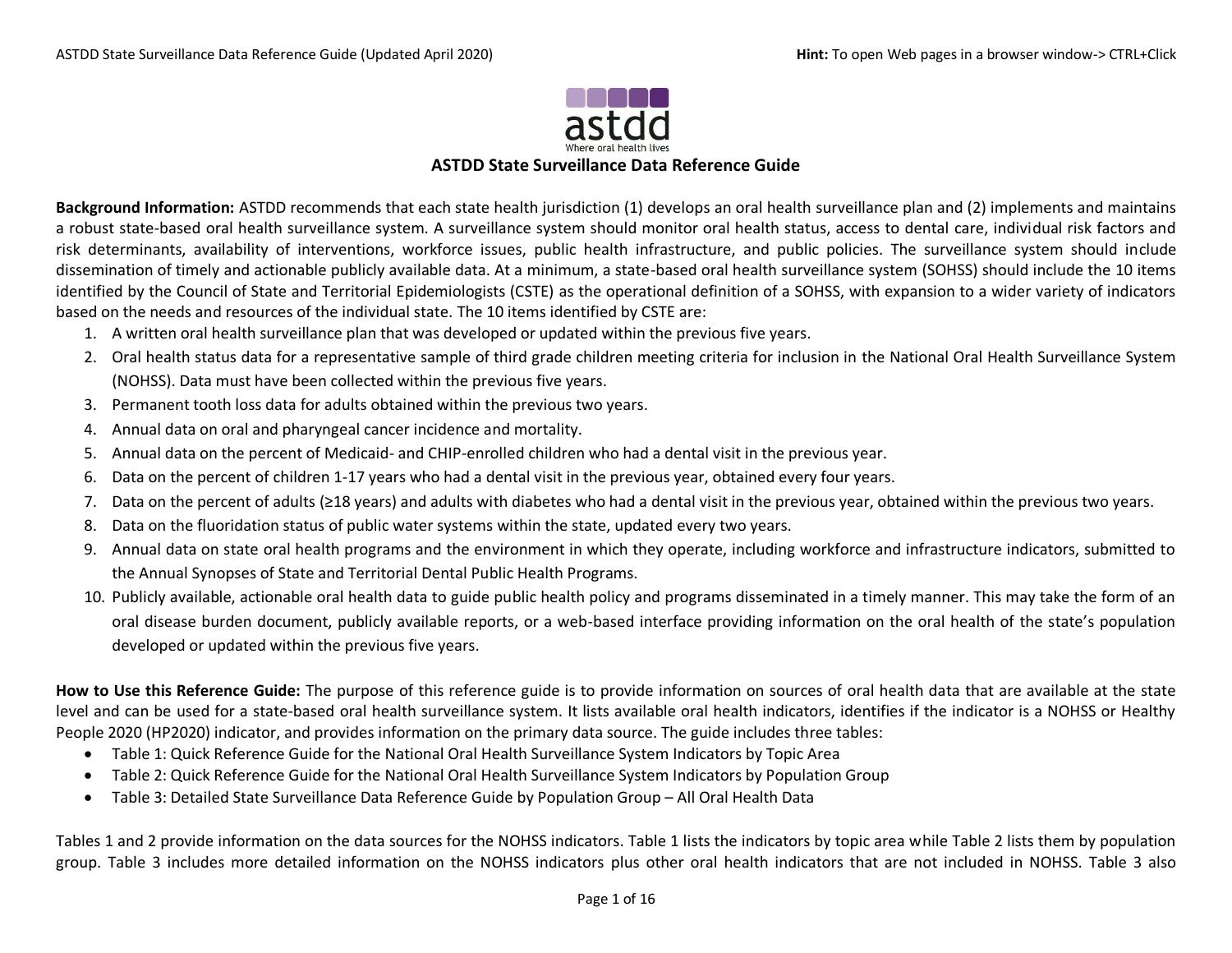highlights (in yellow) the state contacts that oral health programs may need to identify. We recommend that states modify Table 3 to meet their individual needs by removing indicators that will not be used, adding state specific indicators not included and adding the appropriate state contact information.

**How to Find National Estimates for HP2020 Objectives:** Go to the Healthy People Data2020 website [\(https://www.healthypeople.gov/2020/data-search/\)](https://www.healthypeople.gov/2020/data-search/) and select a topic area (e.g. Oral Health). Once a topic area is selected, national estimates, along with recent trends, for each of the HP2020 objectives within the topic area will be listed. *As of April 2020, Healthy People 2030 is under development.*

**Additional Resources:** The following resources may be useful to states that are developing, implementing or maintaining an oral health surveillance system.

- ASTDD Oral Health Surveillance Plan Template[, http://www.astdd.org/docs/surveillance-plan-template-may-2016.docx](http://www.astdd.org/docs/surveillance-plan-template-may-2016.docx)
- ASTDD Best Practice Report, State-Based Oral Health Surveillance System[, http://www.astdd.org/state-based-oral-health-surveillance-system/](http://www.astdd.org/state-based-oral-health-surveillance-system/)
- Council of State and Territorial Epidemiologists. *State-Based Oral Health Surveillance Systems: Conceptual Framework and Operational Definition* <http://www.astdd.org/docs/state-based-oral-health-surveillance-systems-cste-whitepaper-oct-2013.pdf>
- ASTDD Policy Statement on State-Based Oral Health Surveillance Systems, [https://www.astdd.org/docs/state-based-oral-health-surveillance](https://www.astdd.org/docs/state-based-oral-health-surveillance-systems.docx)[systems.docx](https://www.astdd.org/docs/state-based-oral-health-surveillance-systems.docx)
- ASTDD Basic Screening Survey Toolkits,<http://www.astdd.org/basic-screening-survey-tool/>
- Centers for Disease Control and Prevention (CDC) Oral Health Data Portal, <https://www.cdc.gov/oralhealthdata/index.html>
- Centers for Disease Control and Prevention (CDC) Chronic Disease Indicators,<http://www.cdc.gov/cdi/index.html>
- Centers for Disease Control and Prevention (CDC) BRFSS Prevalence Data and Data Analysis Tools, [https://www.cdc.gov/brfss/data\\_tools.htm](https://www.cdc.gov/brfss/data_tools.htm)
- Synopses of State and Territorial Dental Public Health Programs Annual Report, <https://www.astdd.org/docs/synopses-summary-report-2019.pdf> (disaggregated data are available on the ASTDD members only website) NOTE: The URL changes each year; for the most current document you may need to change the year in the URL
- Healthy People 2020, Oral Health,<http://www.healthypeople.gov/2020/topics-objectives/topic/oral-health>
- Healthy People 2020, Tobacco Use,<http://www.healthypeople.gov/2020/topics-objectives/topic/tobacco-use>
- Healthy People 2020, Cancer[, http://www.healthypeople.gov/2020/topics-objectives/topic/cancer](http://www.healthypeople.gov/2020/topics-objectives/topic/cancer)
- Healthy People 2020, Diabetes,<https://www.healthypeople.gov/2020/topics-objectives/topic/diabetes>

**Acknowledgement:** The 2020 revisions to this document were supported by Cooperative Agreement 5 NU58DP006573-02-00 from the Division of Oral Health, Centers for Disease Control and Prevention (CDC). The contents are solely the responsibility of the authors and do not necessarily represent the official views of CDC.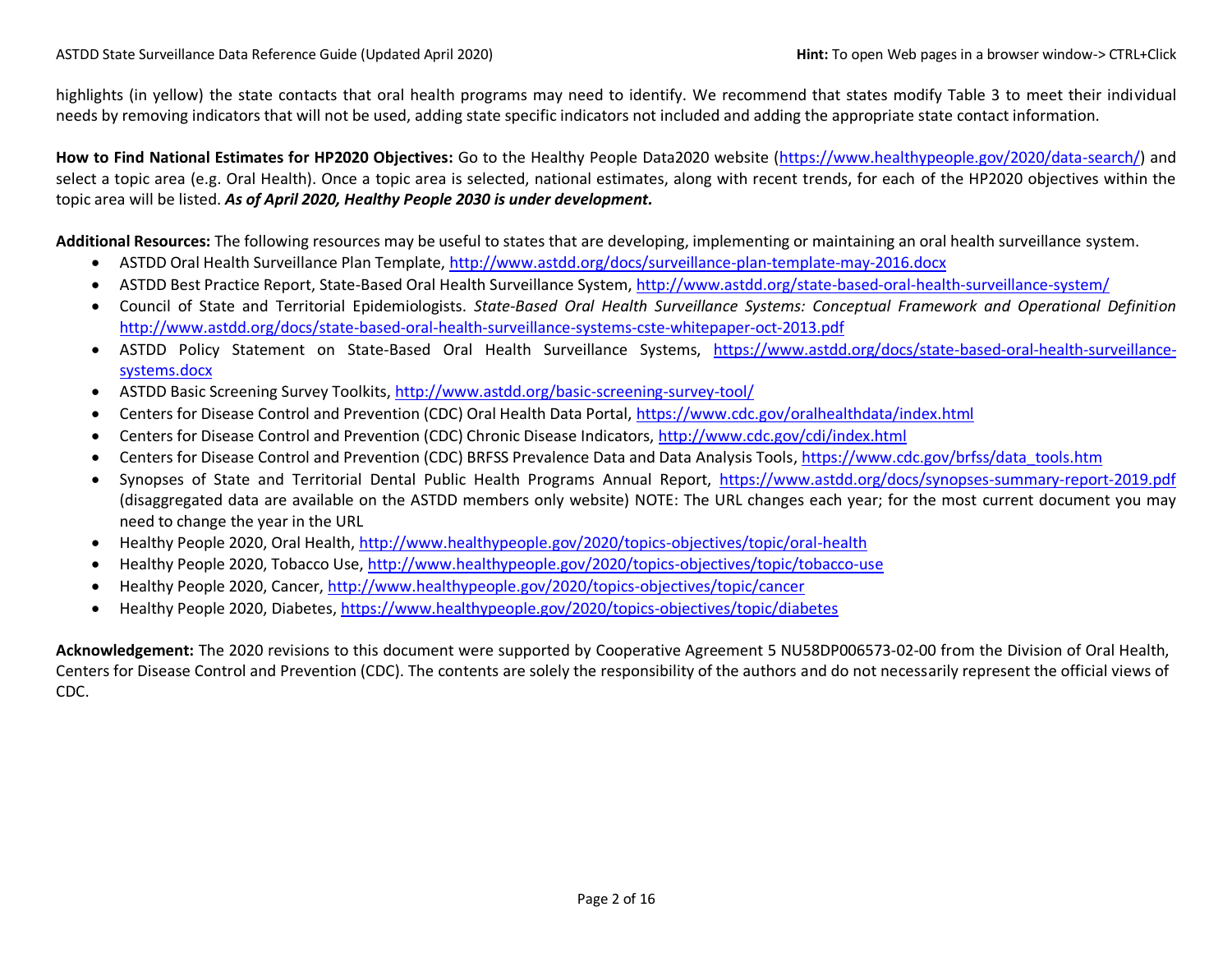| <b>Topic Area</b>              | Indicators Approved by the Council of State & Territorial Epidemiologists, 1999-2015                      | Data Source and Link to Data Source or Interactive Data System                                                                                                                                                                                                            |  |  |
|--------------------------------|-----------------------------------------------------------------------------------------------------------|---------------------------------------------------------------------------------------------------------------------------------------------------------------------------------------------------------------------------------------------------------------------------|--|--|
| Access to<br>Care              | Preventive dental visit among children aged 1-17 years                                                    | National Survey of Children's Health, also available at CDC Chronic Disease Indicators<br>https://www.childhealthdata.org/browse/survey<br>http://www.cdc.gov/cdi/index.html                                                                                              |  |  |
|                                | Preventive dental service for children aged 1-20 years enrolled in Medicaid or CHIP<br>Medicaid expansion | Form CMS-416 (more current data may be available from your state Medicaid agency)<br>https://www.medicaid.gov/medicaid/benefits/early-and-periodic-screening-diagnostic-<br>and-treatment/index.html                                                                      |  |  |
|                                | Dental visit among children aged 1-17 years                                                               | National Survey of Children's Health, also available at CDC Chronic Disease Indicators<br>https://www.childhealthdata.org/browse/survey<br>http://www.cdc.gov/cdi/index.html                                                                                              |  |  |
|                                | Any dental service for children aged 1-20 years enrolled in Medicaid or CHIP Medicaid<br>expansion        | Form CMS-416 (more current data may be available from your state Medicaid agency)<br>https://www.medicaid.gov/medicaid/benefits/early-and-periodic-screening-diagnostic-<br>and-treatment/index.html                                                                      |  |  |
|                                | Dental visit among adolescents in grades 9-12                                                             | Youth Risk Behavior Surveillance System<br>https://nccd.cdc.gov/youthonline/App/Default.aspx                                                                                                                                                                              |  |  |
|                                | Dental visit among adults aged ≥18 years                                                                  | Behavioral Risk Factor Surveillance System, also available at CDC's Oral Health Data and<br><b>Chronic Disease Indicators</b><br>http://www.cdc.gov/brfss/brfssprevalence/index.html<br>http://www.cdc.gov/oralhealthdata/index.html<br>http://www.cdc.gov/cdi/index.html |  |  |
|                                | Dental visit among adults aged ≥18 years with diagnosed diabetes                                          | Behavioral Risk Factor Surveillance System, available at CDC Chronic Disease Indicators<br>(Category = Diabetes) http://www.cdc.gov/cdi/index.html                                                                                                                        |  |  |
|                                | Population receiving oral health services at Federally Qualified Health Centers                           | HRSA's Uniform Data System<br>http://bphc.hrsa.gov/datareporting/index.html                                                                                                                                                                                               |  |  |
|                                | Teeth cleaning among women during pregnancy                                                               | Pregnancy Risk Assessment Monitoring System<br>https://www.cdc.gov/prams/prams-data/mch-indicators.html                                                                                                                                                                   |  |  |
|                                | Teeth cleaning among women before pregnancy                                                               | Pregnancy Risk Assessment Monitoring System. NOTE: as of April 2020 the most current<br>information available on the PRAMS website is for 2012-2015<br>https://www.cdc.gov/prams/prams-data/2015-mch-indicators.html                                                      |  |  |
| Oral Health<br><b>Outcomes</b> | Dental caries experience among children aged 3-5 years attending Head Start                               | State oral health survey - obtain data from individual state or CDC's Oral Health Data<br>http://www.cdc.gov/oralhealthdata/index.html                                                                                                                                    |  |  |
|                                | Dental caries experience among children attending kindergarten                                            | State oral health survey - obtain data from individual state or CDC's Oral Health Data<br>http://www.cdc.gov/oralhealthdata/index.html                                                                                                                                    |  |  |
|                                | Dental caries experience among 3rd grade children                                                         | State oral health survey - obtain data from individual state or CDC's Oral Health Data<br>http://www.cdc.gov/oralhealthdata/index.html                                                                                                                                    |  |  |
|                                | Untreated dental caries among children aged 3-5 years attending Head Start                                | State oral health survey - obtain data from individual state or CDC's Oral Health Data                                                                                                                                                                                    |  |  |

## **Table 1: Quick Reference Guide for the National Oral Health Surveillance System Indicators by Topic Area**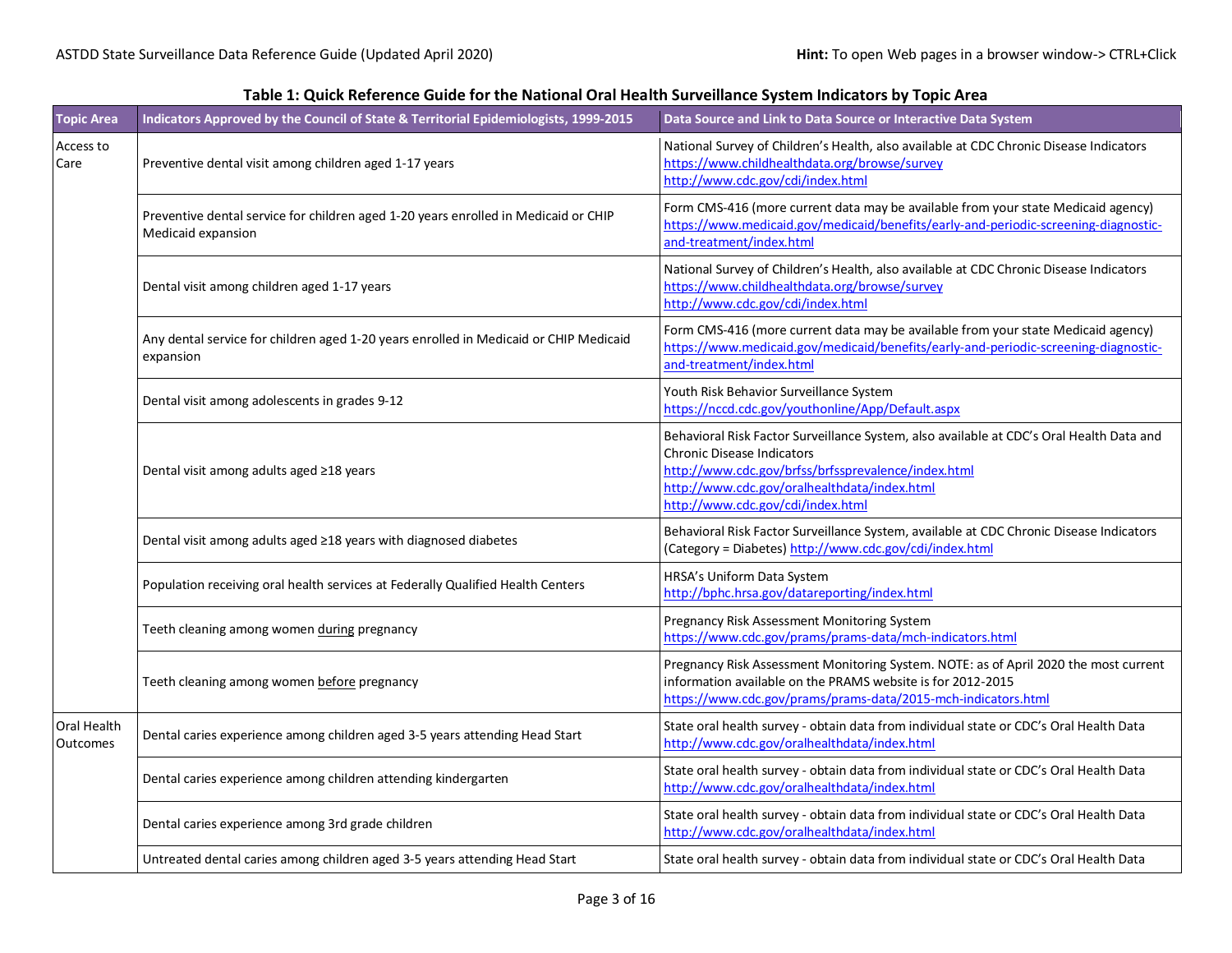| <b>Topic Area</b> | Indicators Approved by the Council of State & Territorial Epidemiologists, 1999-2015                  | Data Source and Link to Data Source or Interactive Data System                                                                                                                                                                                                            |  |  |  |
|-------------------|-------------------------------------------------------------------------------------------------------|---------------------------------------------------------------------------------------------------------------------------------------------------------------------------------------------------------------------------------------------------------------------------|--|--|--|
|                   |                                                                                                       | http://www.cdc.gov/oralhealthdata/index.html                                                                                                                                                                                                                              |  |  |  |
|                   | Untreated dental caries among children attending kindergarten                                         | State oral health survey - obtain data from individual state or CDC's Oral Health Data<br>http://www.cdc.gov/oralhealthdata/index.html                                                                                                                                    |  |  |  |
|                   | Untreated dental caries among 3rd grade children                                                      | State oral health survey - obtain data from individual state or CDC's Oral Health Data<br>http://www.cdc.gov/oralhealthdata/index.html                                                                                                                                    |  |  |  |
|                   | Untreated dental caries among adults 65+ years in long-term or skilled nursing facilities             | State oral health survey - obtain data from individual state                                                                                                                                                                                                              |  |  |  |
|                   | Untreated dental caries among adults 65+ years attending congregate meal sites                        | State oral health survey - obtain data from individual state                                                                                                                                                                                                              |  |  |  |
|                   | Urgent dental treatment need among children aged 3-5 years attending Head Start                       | State oral health survey - obtain data from individual state                                                                                                                                                                                                              |  |  |  |
|                   | Urgent dental treatment need among children attending kindergarten                                    | State oral health survey - obtain data from individual state                                                                                                                                                                                                              |  |  |  |
|                   | Urgent dental treatment need among 3rd grade children                                                 | State oral health survey - obtain data from individual state                                                                                                                                                                                                              |  |  |  |
|                   | Dental treatment need among adults 65+ years in long-term or skilled nursing facilities               | State oral health survey - obtain data from individual state                                                                                                                                                                                                              |  |  |  |
|                   | Dental treatment need among adults 65+ years attending congregate meal sites                          | State oral health survey - obtain data from individual state                                                                                                                                                                                                              |  |  |  |
|                   | Dental sealants among 3rd grade children                                                              | State oral health survey - obtain data from individual state or CDC's Oral Health Data<br>http://www.cdc.gov/oralhealthdata/index.html                                                                                                                                    |  |  |  |
|                   | Dental sealant use among children aged 6-9 years enrolled in Medicaid or CHIP Medicaid<br>expansion   | Form CMS-416 (more current data may be available from your state Medicaid agency)<br>https://www.medicaid.gov/medicaid/benefits/early-and-periodic-screening-diagnostic-<br>and-treatment/index.html                                                                      |  |  |  |
|                   | Dental sealant use among children aged 10-14 years enrolled in Medicaid or CHIP<br>Medicaid expansion | Form CMS-416 (more current data may be available from your state Medicaid agency)<br>https://www.medicaid.gov/medicaid/benefits/early-and-periodic-screening-diagnostic-<br>and-treatment/index.html                                                                      |  |  |  |
|                   | No tooth loss among adults aged 18-64 years                                                           | Behavioral Risk Factor Surveillance System, available at CDC Chronic Disease Indicators<br>http://www.cdc.gov/cdi/index.html                                                                                                                                              |  |  |  |
|                   | Six or more teeth lost among adults aged ≥65 years                                                    | Behavioral Risk Factor Surveillance System, available at CDC's Oral Health Data and<br><b>Chronic Disease Indicators</b><br>http://www.cdc.gov/oralhealthdata/index.html<br>http://www.cdc.gov/cdi/index.html                                                             |  |  |  |
|                   | All teeth lost among adults aged ≥65 years                                                            | Behavioral Risk Factor Surveillance System, also available at CDC's Oral Health Data and<br><b>Chronic Disease Indicators</b><br>http://www.cdc.gov/brfss/brfssprevalence/index.html<br>http://www.cdc.gov/oralhealthdata/index.html<br>http://www.cdc.gov/cdi/index.html |  |  |  |
|                   | Incidence of invasive cancer of the oral cavity or pharynx                                            | Cancer Registries, state specific incidence rates are available at<br>http://statecancerprofiles.cancer.gov/incidencerates/                                                                                                                                               |  |  |  |
|                   | Mortality from invasive cancer of the oral cavity or pharynx                                          | Cancer Registries, state specific mortality rates are available at                                                                                                                                                                                                        |  |  |  |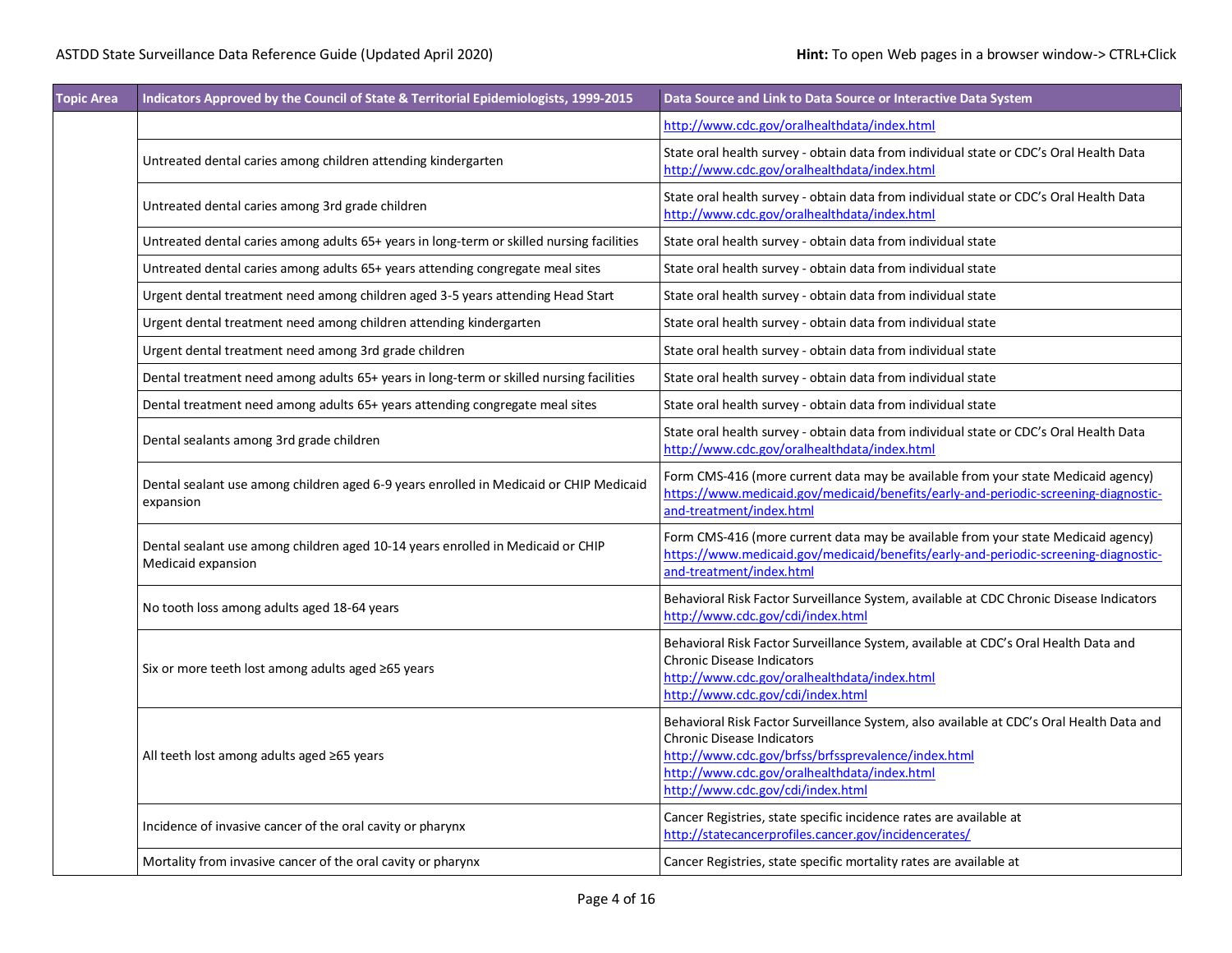| <b>Topic Area</b>          | Indicators Approved by the Council of State & Territorial Epidemiologists, 1999-2015 | Data Source and Link to Data Source or Interactive Data System                                                                                                                                                                                                    |
|----------------------------|--------------------------------------------------------------------------------------|-------------------------------------------------------------------------------------------------------------------------------------------------------------------------------------------------------------------------------------------------------------------|
|                            |                                                                                      | http://statecancerprofiles.cancer.gov/deathrates/deathrates.html                                                                                                                                                                                                  |
| Community<br>Interventions | School-Based Health Centers that provide dental sealants                             | National Census of School-Based Health Centers, state data not currently available<br>www.sbh4all.org/school-health-care/national-census-of-school-based-health-centers/<br>State specific information is included in ASTDD's annual members only Synopses report |
|                            | School-Based Health Centers that provide dental care                                 | National Census of School-Based Health Centers, state data not currently available<br>www.sbh4all.org/school-health-care/national-census-of-school-based-health-centers/<br>State specific information is included in ASTDD's annual members only Synopses report |
|                            | School-Based Health Centers that provide topical fluoride                            | National Census of School-Based Health Centers, state data not currently available<br>www.sbh4all.org/school-health-care/national-census-of-school-based-health-centers/<br>State specific information is included in ASTDD's annual members only Synopses report |
|                            | Population served by community water fluoridation                                    | Water Fluoridation Reporting System, state fluoridation statistics are available at<br>http://www.cdc.gov/fluoridation/statistics/index.htm                                                                                                                       |
| Infrastructure             | State-based oral health surveillance system                                          | ASTDD State Synopses of Dental Public Health Programs, 2019 summary available at<br>https://www.astdd.org/docs/synopses-summary-report-2019.pdf NOTE: The URL changes<br>each year; for the most current document you may need to change the year in the URL      |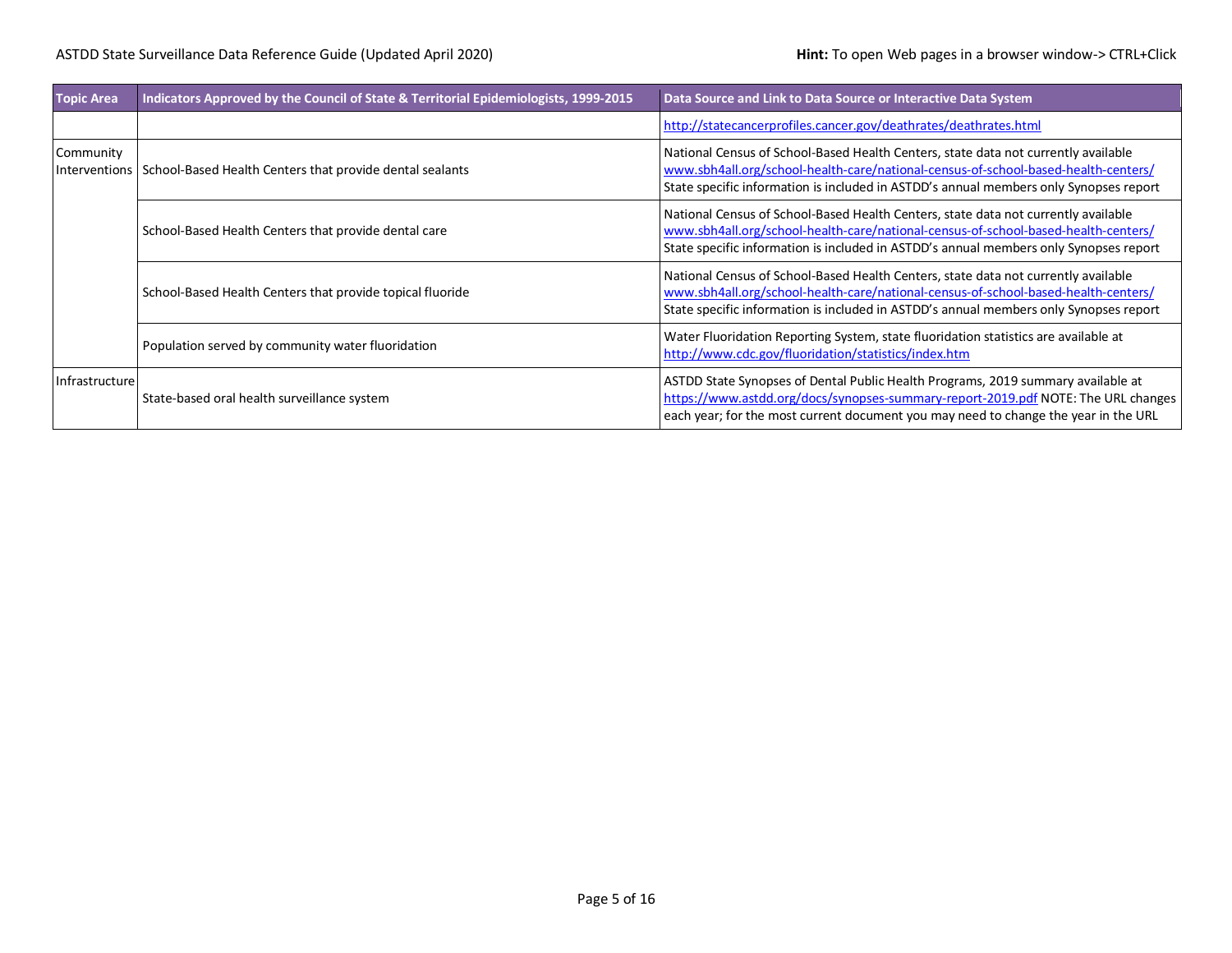| <b>Topic Area</b>                        | Indicators Approved by the Council of State & Territorial Epidemiologists, 1999-2015                      | Data Source and Link to Data Source or Interactive Data System                                                                                                                                       |
|------------------------------------------|-----------------------------------------------------------------------------------------------------------|------------------------------------------------------------------------------------------------------------------------------------------------------------------------------------------------------|
| Head Start<br>Children                   | Dental caries experience among children aged 3-5 years attending Head Start                               | State oral health survey - obtain data from individual state or CDC's Oral Health Data<br>http://www.cdc.gov/oralhealthdata/index.html                                                               |
|                                          | Untreated dental caries among children aged 3-5 years attending Head Start                                | State oral health survey - obtain data from individual state or CDC's Oral Health Data<br>http://www.cdc.gov/oralhealthdata/index.html                                                               |
|                                          | Urgent dental treatment need among children aged 3-5 years attending Head Start                           | State oral health survey - obtain data from individual state                                                                                                                                         |
| Kindergarten<br>Children                 | Dental caries experience among children attending kindergarten                                            | State oral health survey - obtain data from individual state or CDC's Oral Health Data<br>http://www.cdc.gov/oralhealthdata/index.html                                                               |
|                                          | Untreated dental caries among children attending kindergarten                                             | State oral health survey - obtain data from individual state or CDC's Oral Health Data<br>http://www.cdc.gov/oralhealthdata/index.html                                                               |
|                                          | Urgent dental treatment need among children attending kindergarten                                        | State oral health survey - obtain data from individual state                                                                                                                                         |
| <b>Third Grade</b><br>Children           | Dental caries experience among 3rd grade children                                                         | State oral health survey - obtain data from individual state or CDC's Oral Health Data<br>http://www.cdc.gov/oralhealthdata/index.html                                                               |
|                                          | Untreated dental caries among 3rd grade children                                                          | State oral health survey - obtain data from individual state or CDC's Oral Health Data<br>http://www.cdc.gov/oralhealthdata/index.html                                                               |
|                                          | Urgent dental treatment need among 3rd grade children                                                     | State oral health survey - obtain data from individual state                                                                                                                                         |
|                                          | Dental sealants among 3rd grade children                                                                  | State oral health survey - obtain data from individual state or CDC's Oral Health Data<br>http://www.cdc.gov/oralhealthdata/index.html                                                               |
| Medicaid/CHIP<br>Children 6-9<br>Years   | Dental sealant use among children aged 6-9 years enrolled in Medicaid or CHIP<br>Medicaid expansion       | Form CMS-416 (more current data may be available from your state Medicaid agency)<br>https://www.medicaid.gov/medicaid/benefits/early-and-periodic-screening-diagnostic-<br>and-treatment/index.html |
| Adolescents in<br>Grades 9-12            | Dental visit among adolescents in grades 9-12                                                             | Youth Risk Behavior Surveillance System<br>https://nccd.cdc.gov/youthonline/App/Default.aspx                                                                                                         |
| Medicaid/CHIP<br>Children 10-14<br>Years | Dental sealant use among children aged 10-14 years enrolled in Medicaid or CHIP<br>Medicaid expansion     | Form CMS-416 (more current data may be available from your state Medicaid agency)<br>https://www.medicaid.gov/medicaid/benefits/early-and-periodic-screening-diagnostic-<br>and-treatment/index.html |
| Children 1-17<br>Years                   | Preventive dental visit among children aged 1-17 years                                                    | National Survey of Children's Health, also available at CDC Chronic Disease Indicators<br>https://www.childhealthdata.org/browse/survey<br>http://www.cdc.gov/cdi/index.html                         |
|                                          | Dental visit among children aged 1-17 years                                                               | National Survey of Children's Health, also available at CDC Chronic Disease Indicators<br>https://www.childhealthdata.org/browse/survey<br>http://www.cdc.gov/cdi/index.html                         |
| Medicaid/CHIP<br>Children 1-20<br>Years  | Preventive dental service for children aged 1-20 years enrolled in Medicaid or CHIP<br>Medicaid expansion | Form CMS-416 (more current data may be available from your state Medicaid agency)<br>https://www.medicaid.gov/medicaid/benefits/early-and-periodic-screening-diagnostic-<br>and-treatment/index.html |

## **Table 2: Quick Reference Guide for the National Oral Health Surveillance System Indicators by Population Group**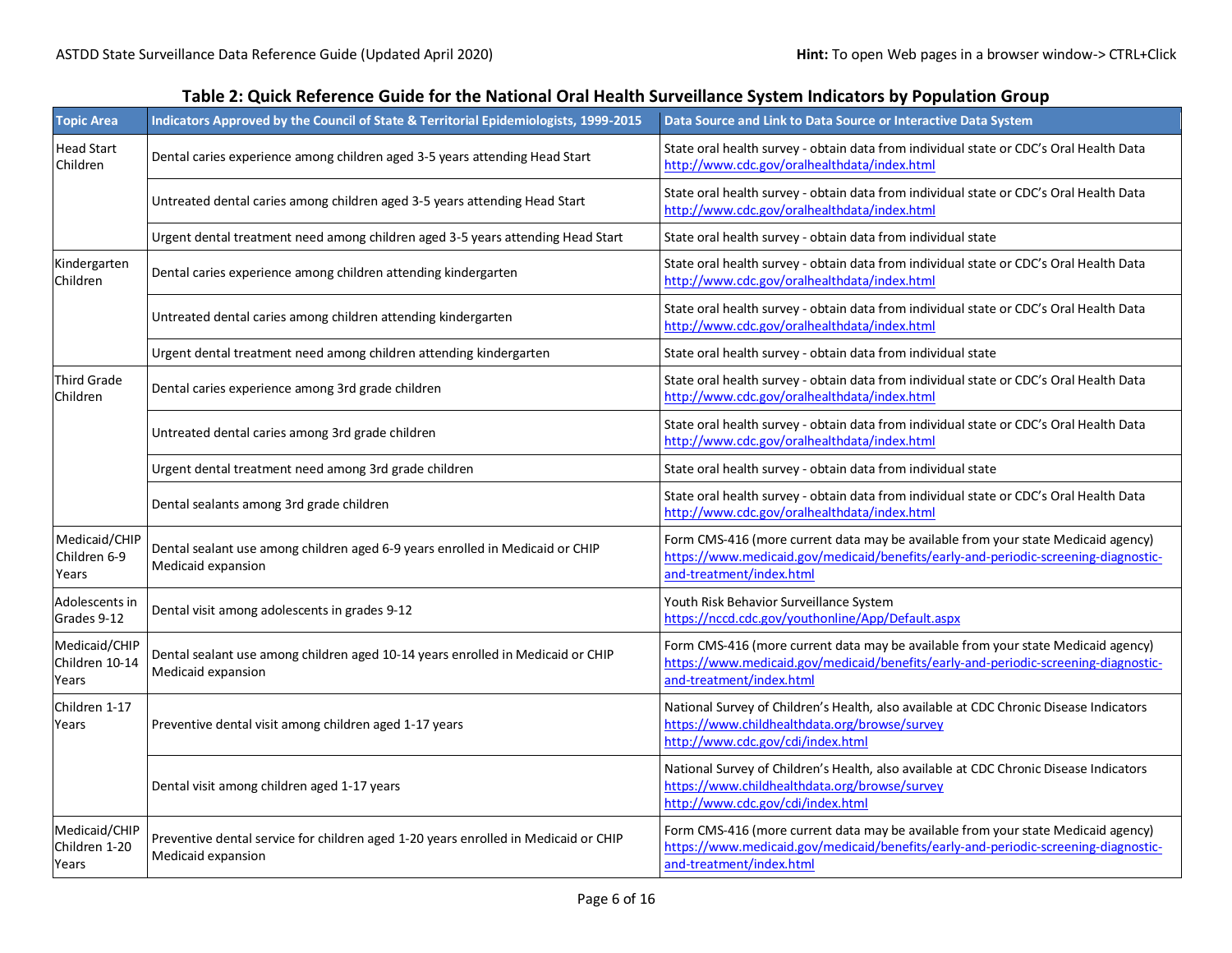| <b>Topic Area</b>                     | Indicators Approved by the Council of State & Territorial Epidemiologists, 1999-2015               | Data Source and Link to Data Source or Interactive Data System                                                                                                                                                                                                            |  |  |  |
|---------------------------------------|----------------------------------------------------------------------------------------------------|---------------------------------------------------------------------------------------------------------------------------------------------------------------------------------------------------------------------------------------------------------------------------|--|--|--|
|                                       | Any dental service for children aged 1-20 years enrolled in Medicaid or CHIP Medicaid<br>expansion | Form CMS-416 (more current data may be available from your state Medicaid agency)<br>https://www.medicaid.gov/medicaid/benefits/early-and-periodic-screening-diagnostic-<br>and-treatment/index.html                                                                      |  |  |  |
| School-Based<br><b>Health Centers</b> | School-Based Health Centers that provide dental sealants                                           | National Census of School-Based Health Centers, state data not currently available<br>www.sbh4all.org/school-health-care/national-census-of-school-based-health-centers/<br>State specific information is included in ASTDD's annual members only Synopses report         |  |  |  |
|                                       | School-Based Health Centers that provide dental care                                               | National Census of School-Based Health Centers, state data not currently available<br>www.sbh4all.org/school-health-care/national-census-of-school-based-health-centers/<br>State specific information is included in ASTDD's annual members only Synopses report         |  |  |  |
|                                       | School-Based Health Centers that provide topical fluoride                                          | National Census of School-Based Health Centers, state data not currently available<br>www.sbh4all.org/school-health-care/national-census-of-school-based-health-centers/<br>State specific information is included in ASTDD's annual members only Synopses report         |  |  |  |
| <b>Adults</b>                         | Dental visit among adults aged ≥18 years                                                           | Behavioral Risk Factor Surveillance System, also available at CDC's Oral Health Data and<br><b>Chronic Disease Indicators</b><br>http://www.cdc.gov/brfss/brfssprevalence/index.html<br>http://www.cdc.gov/oralhealthdata/index.html<br>http://www.cdc.gov/cdi/index.html |  |  |  |
|                                       | Dental visit among adults aged ≥18 years with diagnosed diabetes                                   | Behavioral Risk Factor Surveillance System, available at CDC Chronic Disease Indicators<br>(Category = Diabetes) http://www.cdc.gov/cdi/index.html                                                                                                                        |  |  |  |
|                                       | No tooth loss among adults aged 18-64 years                                                        | Behavioral Risk Factor Surveillance System, available at CDC Chronic Disease Indicators<br>http://www.cdc.gov/cdi/index.html                                                                                                                                              |  |  |  |
|                                       | Six or more teeth lost among adults aged ≥65 years                                                 | Behavioral Risk Factor Surveillance System, available at CDC's Oral Health Data and<br><b>Chronic Disease Indicators</b><br>http://www.cdc.gov/oralhealthdata/index.html<br>http://www.cdc.gov/cdi/index.html                                                             |  |  |  |
|                                       | All teeth lost among adults aged ≥65 years                                                         | Behavioral Risk Factor Surveillance System, also available at CDC's Oral Health Data and<br><b>Chronic Disease Indicators</b><br>http://www.cdc.gov/brfss/brfssprevalence/index.html<br>http://www.cdc.gov/oralhealthdata/index.html<br>http://www.cdc.gov/cdi/index.html |  |  |  |
|                                       | Incidence of invasive cancer of the oral cavity or pharynx                                         | Cancer Registries, state specific incidence rates are available at<br>http://statecancerprofiles.cancer.gov/incidencerates/                                                                                                                                               |  |  |  |
|                                       | Mortality from invasive cancer of the oral cavity or pharynx                                       | Cancer Registries, state specific mortality rates are available at<br>http://statecancerprofiles.cancer.gov/deathrates/deathrates.html                                                                                                                                    |  |  |  |
| Pregnant<br>Women                     | Teeth cleaning among women during pregnancy                                                        | Pregnancy Risk Assessment Monitoring System<br>https://www.cdc.gov/prams/prams-data/mch-indicators.html                                                                                                                                                                   |  |  |  |
|                                       | Teeth cleaning among women before pregnancy                                                        | Pregnancy Risk Assessment Monitoring System. NOTE: as of April 2020, the most current                                                                                                                                                                                     |  |  |  |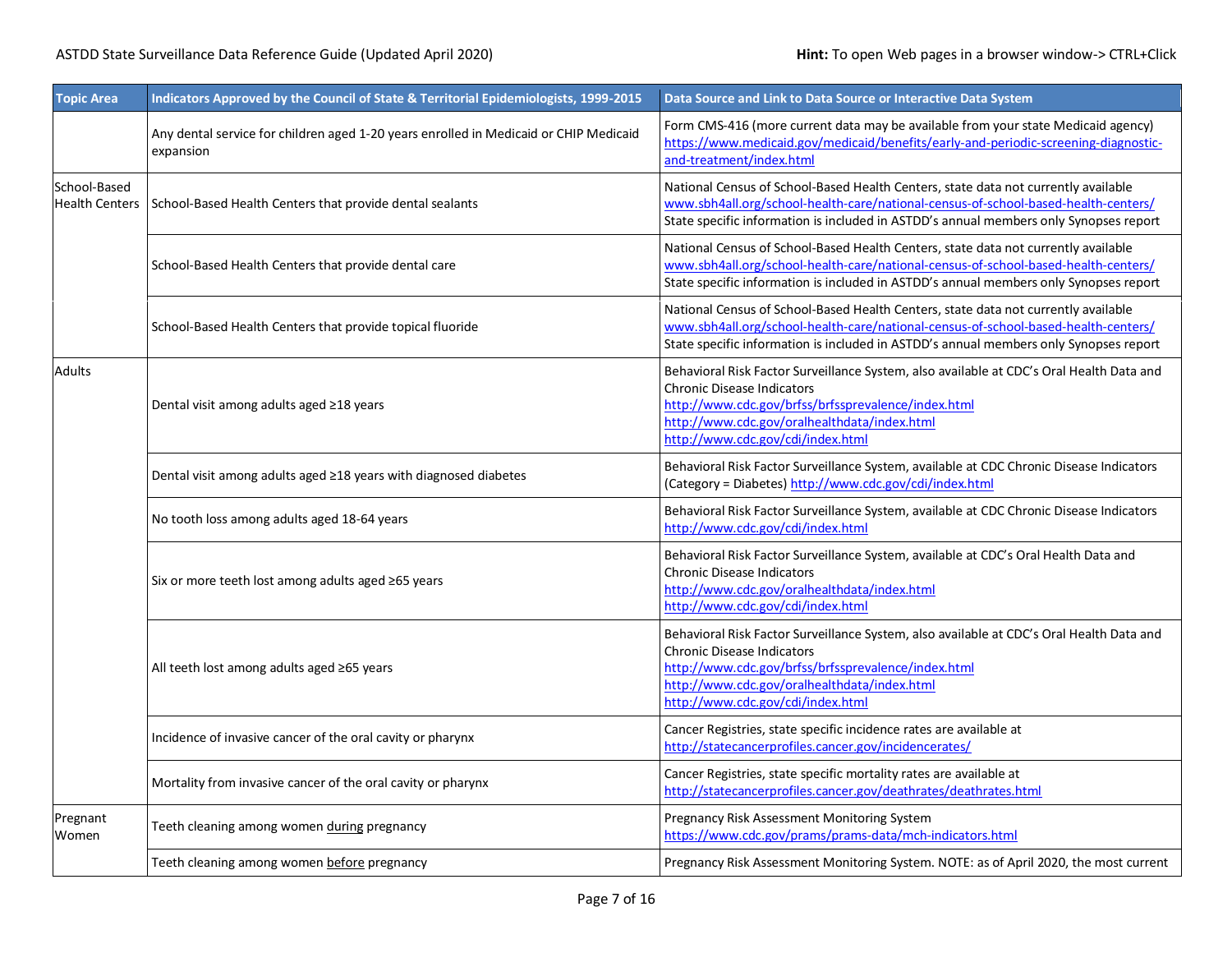| <b>Topic Area</b>            | Indicators Approved by the Council of State & Territorial Epidemiologists, 1999-2015      | Data Source and Link to Data Source or Interactive Data System                                                                                                                                                                                               |  |
|------------------------------|-------------------------------------------------------------------------------------------|--------------------------------------------------------------------------------------------------------------------------------------------------------------------------------------------------------------------------------------------------------------|--|
|                              |                                                                                           | information available on the PRAMS website is for 2012-2015<br>https://www.cdc.gov/prams/prams-data/2015-mch-indicators.html                                                                                                                                 |  |
| Vulnerable                   | Untreated dental caries among adults 65+ years in long-term or skilled nursing facilities | State oral health survey - obtain data from individual state                                                                                                                                                                                                 |  |
| <b>Older Adults</b>          | Untreated dental caries among adults 65+ years attending congregate meal sites            | State oral health survey - obtain data from individual state                                                                                                                                                                                                 |  |
|                              | Dental treatment need among adults 65+ years in long-term or skilled nursing facilities   | State oral health survey - obtain data from individual state                                                                                                                                                                                                 |  |
|                              | Dental treatment need among adults 65+ years attending congregate meal sites              | State oral health survey - obtain data from individual state                                                                                                                                                                                                 |  |
| All Ages &<br>Infrastructure | Population served by community water fluoridation                                         | Water Fluoridation Reporting System, state fluoridation statistics are available at<br>http://www.cdc.gov/fluoridation/statistics/index.htm                                                                                                                  |  |
|                              | Population receiving oral health services at Federally Qualified Health Centers           | HRSA's Uniform Data System<br>http://bphc.hrsa.gov/datareporting/index.html                                                                                                                                                                                  |  |
|                              | State-based oral health surveillance system                                               | ASTDD State Synopses of Dental Public Health Programs, 2019 summary available at<br>https://www.astdd.org/docs/synopses-summary-report-2019.pdf NOTE: The URL changes<br>each year; for the most current document you may need to change the year in the URL |  |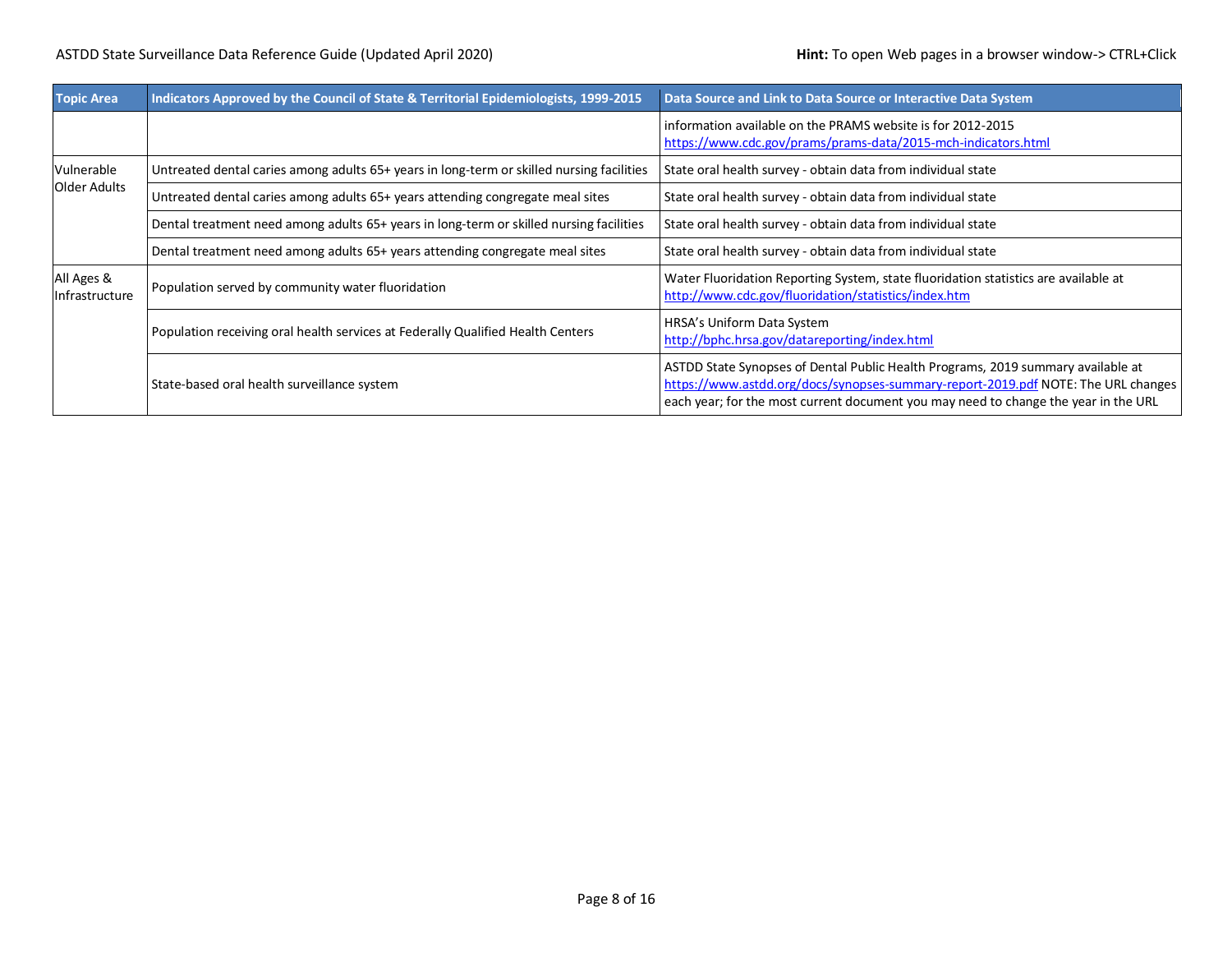# **Table 3: Detailed State Surveillance Data Reference Guide by Population Group – All State-Level Oral Health Data**

## *NOTE: As of April 2020, the HP2030 objectives were not finalized. For that reason, this document includes HP2020 objectives.*

| <b>Population</b><br><b>Group</b> | <b>Indicator</b>                     | <b>NOHSS</b><br><b>Indicator</b> | <b>HP2020</b><br><b>Indicator</b>             | <b>Data Source(s)</b>                                                                      | <b>Comments:</b>                                               |
|-----------------------------------|--------------------------------------|----------------------------------|-----------------------------------------------|--------------------------------------------------------------------------------------------|----------------------------------------------------------------|
| Newborns                          | Prevalence or number                 | No                               | $\mathbb{Z}^{\mathbb{Z}}$                     | <b>Primary Data Source:</b>                                                                | HP2020 objective OH-15.1 is to increase the number of          |
|                                   | of annual cases of                   |                                  |                                               | State Birth Defects Registry: Add your state's source or                                   | states having a state system for registering and OH-15.2 is to |
|                                   | cleft lip with or                    |                                  |                                               | contact here                                                                               | increase the number of states with a system for referring      |
|                                   | without cleft palate                 |                                  |                                               |                                                                                            | patients with craniofacial anomalies.                          |
|                                   | per live birth                       |                                  |                                               | <b>Additional Data Source:</b>                                                             |                                                                |
|                                   |                                      |                                  |                                               | The National Birth Defects Prevention Network (NBDPN)                                      | According to CDC, 43 states have birth defect tracking         |
|                                   | Related HP objective                 | No                               | OH-15                                         | maintains state birth defects profiles for states that                                     | programs - search for birth defect tracking                    |
|                                   | for increasing number                |                                  |                                               | contribute data.                                                                           | programs/registries for your state.                            |
|                                   | of state registry and                |                                  |                                               | https://www.nbdpn.org/state_profiles.php                                                   |                                                                |
|                                   | referral systems                     |                                  |                                               |                                                                                            |                                                                |
| <b>Head Start</b>                 | Percent with:                        |                                  | (ages 3-5)                                    | Source for NOHSS Indicators: State oral health surveys. If a                               | Not all states have conducted oral health surveys of Head      |
| Children                          | • Decay experience                   | Yes                              | OH-1.1                                        | state has conducted a survey and submitted results to                                      | Start children.                                                |
|                                   | • Untreated decay                    | Yes                              | OH-2.1                                        | NOHSS, summary data is available at:                                                       |                                                                |
|                                   | • Urgent dental                      | Yes                              | $\sim$                                        | http://www.cdc.gov/oralhealthdata/index.html                                               | Discuss availability and standardization of PIR data with      |
|                                   | treatment needs                      |                                  |                                               |                                                                                            | State Head Start Collaboration Office.                         |
|                                   | • Any dental                         | No                               | $\mathbb{L}^{\mathbb{L}}$                     | NOTE: Most states do not collect data on primary molar                                     |                                                                |
|                                   | treatment need                       |                                  |                                               | sealants. As of April 2020, information on urgent dental                                   | National Data: NHANES, 2011-2016                               |
|                                   | • Sealants on primary                | No                               | OH-12.1                                       | treatment needs is not available through CDC's Oral Health                                 | CDC's 2019 Oral Health Surveillance Report includes            |
|                                   | molars                               |                                  |                                               | Data. Data must be obtained from the individual state.                                     | information on the prevalence of decay experience and          |
|                                   |                                      |                                  |                                               |                                                                                            | untreated decay in primary teeth among children 2-5 years      |
|                                   |                                      |                                  |                                               | <b>Additional Source for Dental Treatment Need:</b>                                        | of age                                                         |
|                                   |                                      |                                  |                                               | The Office of Head Start Program Information Report (PIR)                                  | https://www.cdc.gov/oralhealth/publications/OHSR-2019-         |
|                                   |                                      |                                  |                                               | provides comprehensive data on the services, staff, children,                              | index.html                                                     |
|                                   |                                      |                                  |                                               | and families served by Head Start and Early Head Start                                     |                                                                |
|                                   |                                      |                                  |                                               | programs including need for dental treatment. PIR data at                                  | NHANES captures data for treatment needs but a report          |
|                                   |                                      |                                  |                                               | the grantee and state level is publicly available through a<br>password protected account. | with this indicator has not been published.                    |
|                                   |                                      |                                  |                                               | https://eclkc.ohs.acf.hhs.gov/data-ongoing-                                                | Note differences between state and national estimates          |
|                                   |                                      |                                  |                                               | monitoring/article/program-information-report-pir                                          | regarding age groups and populations (low-income, etc.)        |
| Kindergarten                      | Percent with:                        |                                  | (ages 3-5)                                    | Source for NOHSS Indicators: State oral health surveys. If a                               | Not all states have conducted oral health surveys of           |
| Children                          | • Decay experience                   | Yes                              | OH-1.1                                        | state has conducted a survey and submitted results to                                      | kindergarten children.                                         |
|                                   |                                      | Yes                              | OH-2.1                                        | NOHSS, summary data is available at:                                                       |                                                                |
|                                   | • Untreated decay<br>• Urgent dental | Yes                              | $\ddotsc$                                     | http://www.cdc.gov/oralhealthdata/index.html                                               | National Data: NHANES, 2011-2016                               |
|                                   | treatment needs                      |                                  |                                               |                                                                                            | CDC's 2019 Oral Health Surveillance Report includes            |
|                                   |                                      | No                               | $\mathord{\hspace{1pt}\text{--}\hspace{1pt}}$ | NOTE: Most states do not collect data on primary molar                                     | information on the prevalence of decay experience and          |
|                                   | • Any dental<br>treatment need       |                                  |                                               | sealants. As of April 2020, information on urgent dental                                   | untreated decay in primary teeth among children 2-5 and 6-     |
|                                   |                                      | No                               | OH-12.1                                       | treatment needs is not available through CDC's Oral Health                                 | 8 years of age                                                 |
|                                   | • Sealants on primary<br>molars      |                                  |                                               | Data. Data must be obtained from the individual state.                                     | https://www.cdc.gov/oralhealth/publications/OHSR-2019-         |
|                                   |                                      |                                  |                                               |                                                                                            | index.html                                                     |
|                                   |                                      |                                  |                                               |                                                                                            | NHANES captures data for treatment needs but a report          |
|                                   |                                      |                                  |                                               |                                                                                            | with this indicator has not been published.                    |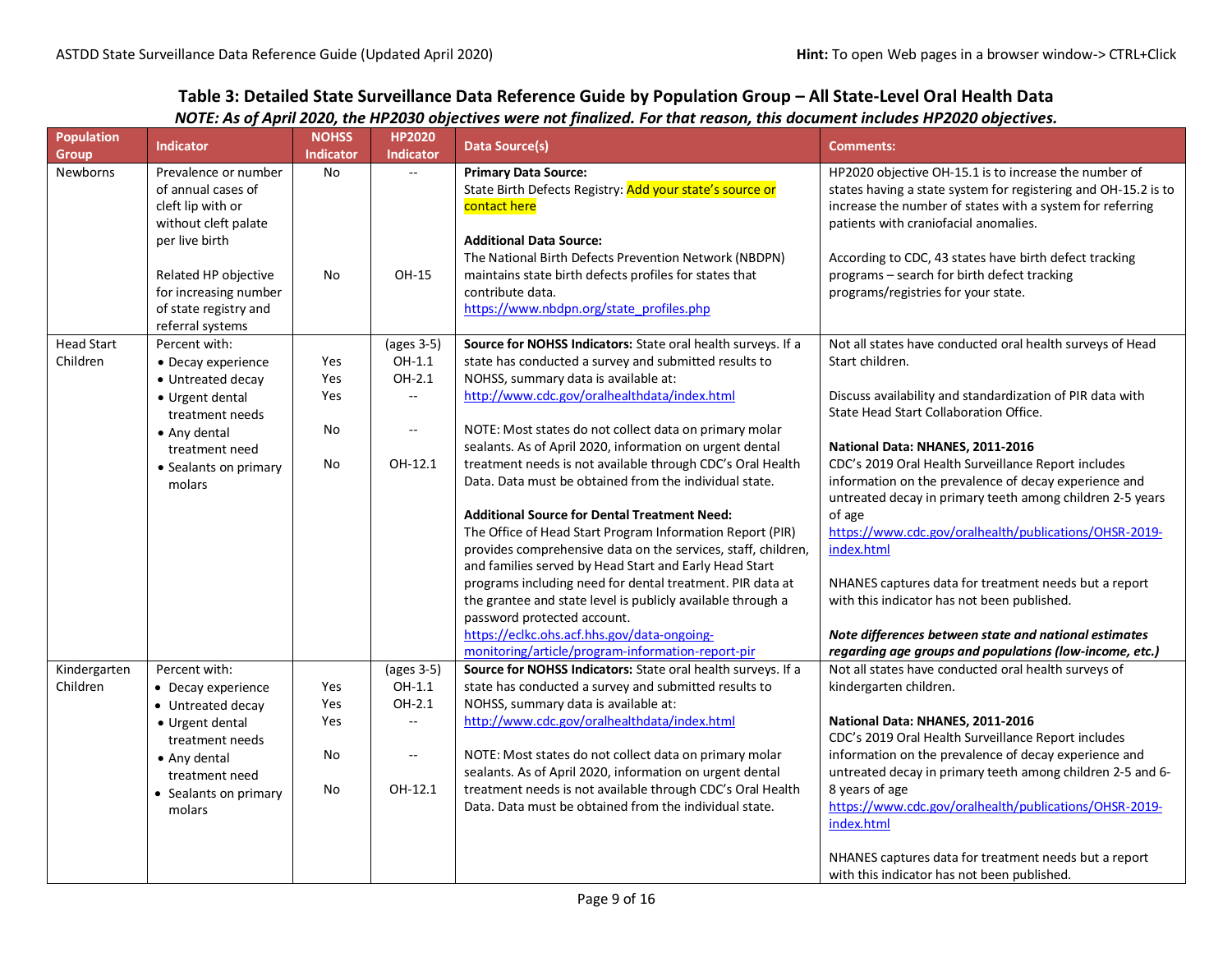| <b>Population</b><br><b>Group</b> | <b>Indicator</b>        | <b>NOHSS</b><br><b>Indicator</b> | <b>HP2020</b><br><b>Indicator</b> | Data Source(s)                                                               | <b>Comments:</b>                                                                                                 |
|-----------------------------------|-------------------------|----------------------------------|-----------------------------------|------------------------------------------------------------------------------|------------------------------------------------------------------------------------------------------------------|
|                                   |                         |                                  |                                   |                                                                              | Note differences between state and national estimates<br>regarding age groups and populations (low-income, etc.) |
| <b>Third Grade</b>                | Percent with:           |                                  | (ages 6-9)                        | Source for NOHSS Indicators: State oral health surveys. If a                 | Not all states have conducted oral health surveys of                                                             |
| Children                          | • Decay experience      | Yes                              | OH-1.2                            | state has conducted a survey and submitted results to                        | kindergarten children.                                                                                           |
|                                   | • Untreated decay       | Yes                              | OH-2.2                            | NOHSS, summary data is available at:                                         |                                                                                                                  |
|                                   | • Urgent dental         | Yes                              | $-$                               | http://www.cdc.gov/oralhealthdata/index.html                                 | National Data: NHANES, 2011-2016                                                                                 |
|                                   | treatment needs         |                                  |                                   |                                                                              | CDC's 2019 Oral Health Surveillance Report includes                                                              |
|                                   | • Any dental            | No                               | $\overline{a}$                    | NOTE: As of April 2020, information on urgent dental                         | information on the prevalence of decay experience and                                                            |
|                                   | treatment need          |                                  |                                   | treatment needs is not available through CDC's Oral Health                   | untreated decay in primary teeth among children 6-8 years                                                        |
|                                   | • Sealants on           | Yes                              | OH-12.2                           | Data. Data must be obtained from the individual state.                       | of age and permanent teeth among children 6-11 years. It                                                         |
|                                   | permanent molars        |                                  |                                   |                                                                              | also includes information on dental sealants for children 6-                                                     |
|                                   |                         |                                  |                                   |                                                                              | 11 years.                                                                                                        |
|                                   |                         |                                  |                                   |                                                                              | https://www.cdc.gov/oralhealth/publications/OHSR-2019-<br>index.html                                             |
|                                   |                         |                                  |                                   |                                                                              |                                                                                                                  |
|                                   |                         |                                  |                                   |                                                                              | NHANES captures data for treatment needs but a report                                                            |
|                                   |                         |                                  |                                   |                                                                              | with this indicator has not been published.                                                                      |
|                                   |                         |                                  |                                   |                                                                              |                                                                                                                  |
|                                   |                         |                                  |                                   |                                                                              | Note differences between state and national estimates                                                            |
|                                   |                         |                                  |                                   |                                                                              | regarding age groups and populations (low-income, etc.)                                                          |
| Children 1-17                     | Percent with:           |                                  |                                   | Primary Data Source: National Survey of Children's Health.                   | HP2020 objective OH-7 is for all people and OH-8 is for                                                          |
| Years                             | • Any dental visit      | Yes                              | $OH-7$                            | The Data Resource Center for Child & Adolescent Health                       | children and adolescents aged 2 to 18 at or below 200                                                            |
|                                   | • Preventive dental     | Yes                              | OH-8                              | takes the results from the NSCH and makes them easily                        | percent of the Federal poverty level.                                                                            |
|                                   | visit                   |                                  |                                   | accessible. NSCH was redesigned in 2016 and data from                        |                                                                                                                  |
|                                   | • Parent reported       | No                               | $\overline{\phantom{a}}$          | 2016 to present are available for the nation and for each                    |                                                                                                                  |
|                                   | condition of            |                                  |                                   | state. State and national data can be refined to assess                      |                                                                                                                  |
|                                   | children's teeth        |                                  |                                   | differences by race/ethnicity, income, and a variety of other                |                                                                                                                  |
|                                   | • Parent reported       | No                               | Ξ.                                | important characteristics.                                                   |                                                                                                                  |
|                                   | oral health             |                                  |                                   | https://www.childhealthdata.org/browse/survey                                |                                                                                                                  |
|                                   | problems                |                                  |                                   |                                                                              |                                                                                                                  |
| Children 1-20                     | Percent with:           |                                  |                                   | Primary Data Source: Annual EPSDT utilization data. Form                     | HP2020 objective OH-7 is for all people and OH-8 is for                                                          |
| Years with                        | • Any dental visit      | Yes                              | $OH-7$                            | CMS-416 is used by CMS to collect basic information on                       | children and adolescents aged 2 to 18 at or below 200                                                            |
| Medicaid or                       | • Preventive dental     | Yes                              | OH-8                              | state Medicaid and CHIP programs to assess the                               | percent of the Federal poverty level.                                                                            |
| <b>CHIP</b>                       | visit                   |                                  |                                   | effectiveness of EPSDT. National and state specific                          |                                                                                                                  |
| Medicaid                          | • Treatment dental      | No                               | $\mathbb{L}^{\mathbb{L}}$         | information from Form CMS-416 is available at the following                  | <b>National Data:</b>                                                                                            |
| Expansion                         | visit                   |                                  |                                   | link. More current data may be available from your state<br>Medicaid agency. | Medical Expenditure Panel Survey (MEPS)<br>Available from AHRQ MEPSnet Web site                                  |
|                                   | • Sealants              | Yes                              | OH 12.2                           | https://www.medicaid.gov/medicaid/benefits/early-and-                        | https://meps.ahrg.gov/mepsweb/data_stats/MEPSnetHC/st                                                            |
|                                   | $\circ$ 6-9 year olds   | Yes                              | OH 12.3                           | periodic-screening-diagnostic-and-treatment/index.html                       | artup                                                                                                            |
|                                   | $\circ$ 10-14 year olds |                                  |                                   | Items from Form CMS-416:                                                     | Can query "Utilization, Expenditure, and SOP Variables" then                                                     |
|                                   |                         |                                  |                                   | 12a Total eligibles receiving any dental service                             | "Dental Visits", which provides access to MEPS data to query                                                     |
|                                   |                         |                                  |                                   | 12b Total eligibles receiving preventive dental services                     | on different types of services and population subgroups (e.g.                                                    |
|                                   |                         |                                  |                                   | 12c Total eligibles receiving dental treatment                               | medical and dental insurance status, income, age)                                                                |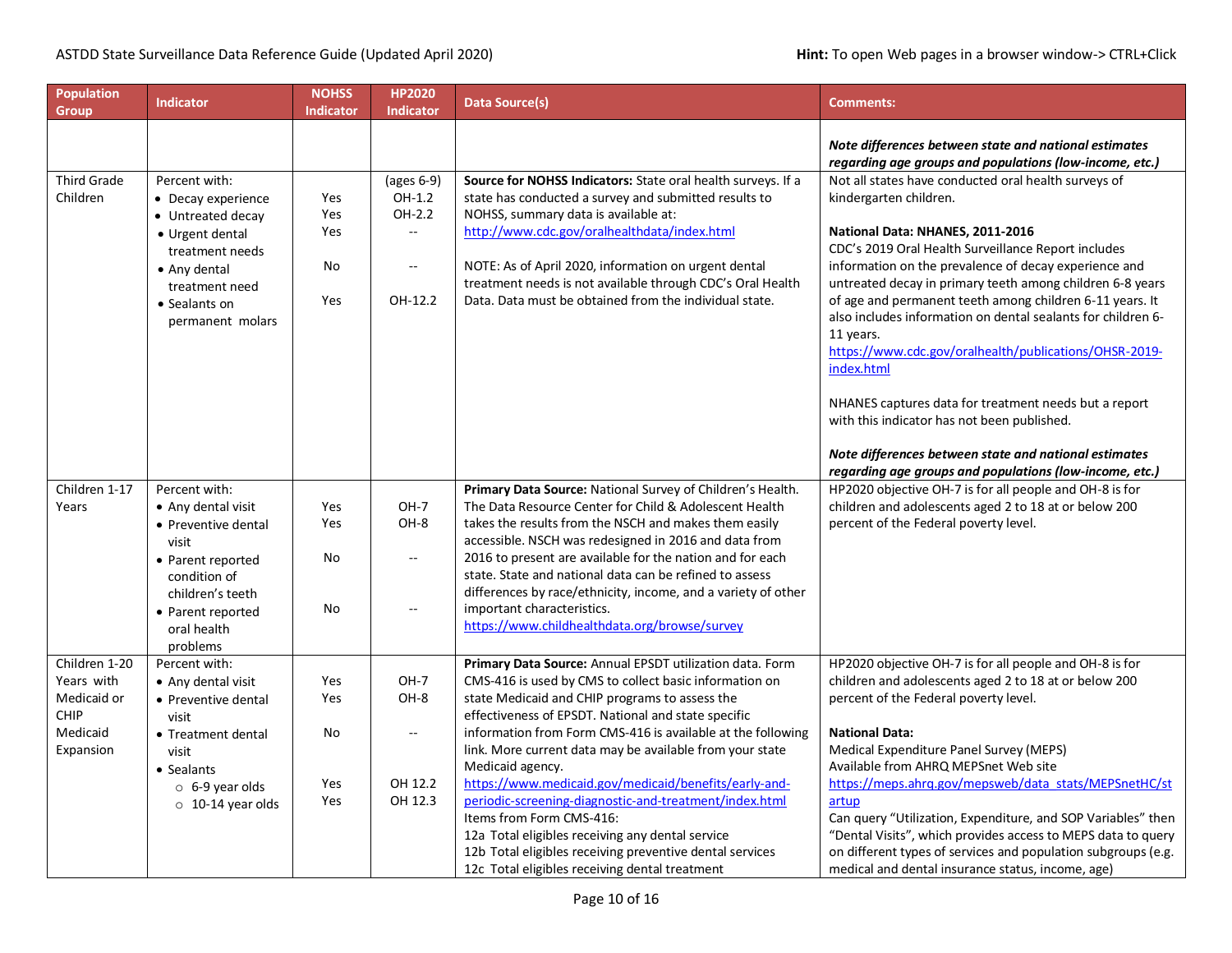| Population<br>Group | <b>Indicator</b>          | <b>NOHSS</b><br><b>Indicator</b> | <b>HP2020</b><br><b>Indicator</b> | Data Source(s)                                                                                            | <b>Comments:</b>                                                |
|---------------------|---------------------------|----------------------------------|-----------------------------------|-----------------------------------------------------------------------------------------------------------|-----------------------------------------------------------------|
|                     |                           |                                  |                                   | 12d Total eligibles receiving a sealant on a permanent molar                                              |                                                                 |
|                     |                           |                                  |                                   |                                                                                                           |                                                                 |
|                     |                           |                                  |                                   | To calculate percent, divide by item 1b = EPSDT eligibles                                                 |                                                                 |
|                     |                           |                                  |                                   | enrolled continuously for 90 days                                                                         |                                                                 |
|                     |                           |                                  |                                   |                                                                                                           |                                                                 |
|                     |                           |                                  |                                   | State Medicaid/CHIP agency: Add your state's contact here                                                 |                                                                 |
| Children            | Number and percent        | No                               |                                   | Data Source for Number Enrolled: CMS, Medicaid and CHIP                                                   | To calculate percent, divide number enrolled by state           |
|                     | enrolled in Medicaid      |                                  |                                   | enrollment data                                                                                           | population under 21. Population estimates can be found          |
|                     | & CHIP                    |                                  |                                   | https://www.medicaid.gov/medicaid/national-medicaid-                                                      | using the "Explore Census Data" tool. Type in your state        |
|                     |                           |                                  |                                   | chip-program-information/medicaid-chip-enrollment-<br>data/index.html                                     | name and population and a table will be generated (e.g.         |
|                     |                           |                                  |                                   |                                                                                                           | California population).<br>https://data.census.gov/cedsci/      |
|                     |                           |                                  |                                   | State Medicaid/CHIP agency: Add your state's contact here                                                 |                                                                 |
| School              | Percent eligible for      | <b>No</b>                        | $\mathbb{L}^{\mathbb{L}}$         | Primary Data Source: The best source for state data is your                                               | State, district and school NSLP data can also be found using    |
| Children            | the National School       |                                  |                                   | state's department of education. Most states provide this                                                 | the Table Generator function at the National Center for         |
|                     | Lunch Program             |                                  |                                   | information online at the state, district and school level.                                               | <b>Education Statistics website:</b>                            |
|                     | (NSLP), also referred     |                                  |                                   |                                                                                                           | https://nces.ed.gov/ccd/elsi/                                   |
|                     | to as the free or         |                                  |                                   | State Department of Education: Add state contact here                                                     |                                                                 |
|                     | reduced price lunch       |                                  |                                   |                                                                                                           |                                                                 |
|                     | program                   |                                  |                                   | State DOE NSLP website link: Add your state's info here                                                   |                                                                 |
| Children with       | Percent with:             |                                  |                                   | Primary Data Source: National Survey of Children's Health                                                 |                                                                 |
| Special Health      | • Any dental visit        | Yes                              | $OH-7$                            | (NSCH). In 2016, the National Survey of Children with Special                                             |                                                                 |
| Care Needs          | • Preventive dental       | Yes                              | OH-8                              | Health Care Needs (NS-CSHCN) was merged with NSCH. The                                                    |                                                                 |
|                     | visit                     |                                  |                                   | Data Resource Center for Child & Adolescent Health takes                                                  |                                                                 |
|                     | • Parent reported         | No                               | $\sim$                            | the results from the NSCH and makes them easily accessible.                                               |                                                                 |
|                     | condition of              |                                  |                                   | State and national data can be refined to assess differences                                              |                                                                 |
|                     | children's teeth          |                                  | $\sim$ $\sim$                     | by whether or not a child has special health care needs.<br>https://www.childhealthdata.org/browse/survey |                                                                 |
|                     | • Parent reported         | No                               |                                   |                                                                                                           |                                                                 |
|                     | oral health               |                                  |                                   |                                                                                                           |                                                                 |
| Adolescents         | problems<br>Percent with: |                                  |                                   | Primary Data Source: Youth Risk Behavior Survey                                                           | Not all states participate in YRBS. Refer to the following site |
| in Grades 9-        |                           | Yes                              | $OH-7$                            | https://nccd.cdc.gov/youthonline/App/Default.aspx                                                         | to see if your state receives CDC funds to support the YRBS.    |
| 12                  | • Any dental visit        |                                  |                                   |                                                                                                           | https://www.cdc.gov/healthyyouth/partners/funded states.        |
|                     | Percent using:            |                                  |                                   | State YRBS Coordinator: Add your state's contact here                                                     | htm                                                             |
|                     | • Tobacco products        | No                               | $TU-2.1$                          |                                                                                                           |                                                                 |
|                     | • Cigarettes              | No                               | $TU-2.2$                          |                                                                                                           |                                                                 |
|                     | • Smokeless tobacco       | No                               | $TU-2.3$                          |                                                                                                           |                                                                 |
|                     | $\bullet$ Cigars          | No                               | $TU-2.4$                          |                                                                                                           |                                                                 |
| Adults 18+          | Percent with:             |                                  |                                   | Primary Data Source: Behavioral Risk Factor Surveillance                                                  | HP2020 objective OH-7 is for all people 2+ years.               |
| years               | • Any dental visit        | Yes                              | $OH-7$                            | System (BRFSS) - even numbered years                                                                      |                                                                 |
|                     |                           |                                  |                                   | http://www.cdc.gov/brfss/brfssprevalence/index.html                                                       | Exact question wording is available from the BRFSS website      |
|                     | Percent of adults with    | Yes                              | $\sim$ $\sim$                     |                                                                                                           | http://www.cdc.gov/brfss/questionnaires/index.htm               |
|                     | diagnosed diabetes        |                                  |                                   | More information may be available from the public use data                                                |                                                                 |
|                     | having a dental visit     |                                  |                                   | sets than from the BRFSS web-based data query tools.                                                      | <b>National Data:</b>                                           |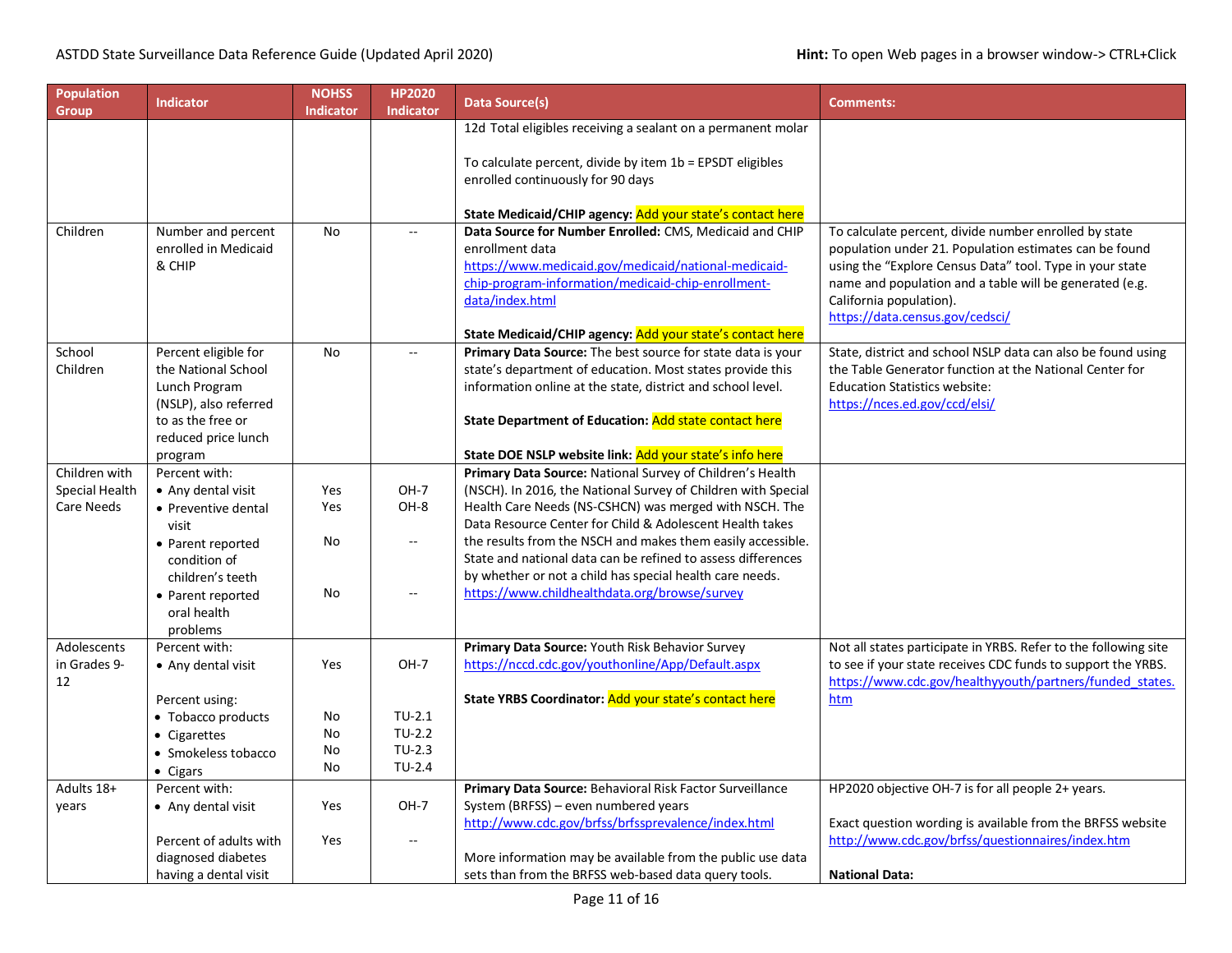| <b>Population</b><br><b>Group</b> | <b>Indicator</b>                                             | <b>NOHSS</b><br><b>Indicator</b> | <b>HP2020</b><br><b>Indicator</b>                 | <b>Data Source(s)</b>                                                                                                                                                                                                                                                                                                                                                                                                                                                                                                                                                                                                                                                                          | <b>Comments:</b>                                                                                                                                                                                                                                                                                                                                                                                                                                                                                                                          |
|-----------------------------------|--------------------------------------------------------------|----------------------------------|---------------------------------------------------|------------------------------------------------------------------------------------------------------------------------------------------------------------------------------------------------------------------------------------------------------------------------------------------------------------------------------------------------------------------------------------------------------------------------------------------------------------------------------------------------------------------------------------------------------------------------------------------------------------------------------------------------------------------------------------------------|-------------------------------------------------------------------------------------------------------------------------------------------------------------------------------------------------------------------------------------------------------------------------------------------------------------------------------------------------------------------------------------------------------------------------------------------------------------------------------------------------------------------------------------------|
|                                   |                                                              |                                  |                                                   | NOTE: Percent of adults with diabetes having a dental visit is<br>available at CDC's Chronic Disease Indicators.<br>http://www.cdc.gov/cdi/index.html<br>State BRFSS Coordinator: Add your state's contact here<br>Your state's BRFSS Coordinator may be listed here:<br>http://www.cdc.gov/brfss/state_info/coordinators.htm                                                                                                                                                                                                                                                                                                                                                                  | Medical Expenditure Panel Survey (MEPS)<br>Available from AHRQ MEPSnet Web site<br>https://meps.ahrq.gov/mepsweb/data_stats/MEPSnetHC/st<br>artup<br>Can query "Utilization, Expenditure, and SOP Variables" then<br>"Dental Visits", which provides access to MEPS data to query<br>on different types of services and population subgroups (e.g.<br>medical and dental insurance status, income, age)<br>States may add optional questions to BRFSS - requires SOHP<br>effort.                                                          |
| Adults 18-64<br>years             | Percent with:<br>• No tooth loss<br>$\bullet$ 6+ teeth lost  | Yes<br>No                        | (45-64 yrs)<br>OH-4.1<br>цц.                      | Primary Data Source: Behavioral Risk Factor Surveillance<br>System (BRFSS) - even numbered years<br>http://www.cdc.gov/brfss/brfssprevalence/index.html<br>NOTE: Tooth loss information on the BRFSS site is for adults<br>18+ years. Data limited to adults 18-64 years are available at<br>CDC's Chronic Disease Indicators.<br>http://www.cdc.gov/cdi/index.html<br>More information may be available from the public use data<br>sets than from the BRFSS web-based data query tools.<br>State BRFSS Coordinator: Add your state's contact here                                                                                                                                            | National Data: NHANES, 2011-2016<br>CDC's 2019 Oral Health Surveillance Report includes<br>information on dental caries, edentulism and tooth<br>retention among adults 18-64 years of age<br>https://www.cdc.gov/oralhealth/publications/OHSR-2019-<br>index.html<br>NHANES captures additional oral health data. The data sets<br>are available, but a report with additional indicators has not<br>been published.<br>Note differences between state and national estimates<br>regarding age groups and populations (low-income, etc.) |
|                                   |                                                              |                                  |                                                   | Your state's BRFSS Coordinator may be listed here:<br>http://www.cdc.gov/brfss/state_info/coordinators.htm                                                                                                                                                                                                                                                                                                                                                                                                                                                                                                                                                                                     |                                                                                                                                                                                                                                                                                                                                                                                                                                                                                                                                           |
| Adults 65+<br>years               | Percent with:<br>$\bullet$ 6+ teeth lost<br>• All teeth lost | Yes<br>Yes                       | $(65-74 \text{ yrs})$<br>$\overline{a}$<br>OH-4.2 | Primary Data Source: Behavioral Risk Factor Surveillance<br>System (BRFSS) - even numbered years<br>http://www.cdc.gov/brfss/brfssprevalence/index.html<br>http://www.cdc.gov/oralhealthdata/index.html<br>http://www.cdc.gov/cdi/index.html<br>More information may be available from the public use data<br>sets than from the BRFSS web-based data query tools.<br>NOTE: Information on percent that have lost 6+ teeth is<br>available at CDC's Oral Health Data and Chronic Disease<br>Indicators, but not BRFSS.<br>State BRFSS Coordinator: Add your state's contact here<br>Your state's BRFSS Coordinator may be listed here:<br>http://www.cdc.gov/brfss/state_info/coordinators.htm | National Data: NHANES, 2011-2016<br>CDC's 2019 Oral Health Surveillance Report includes<br>information on dental caries, edentulism and tooth<br>retention among adults 65+ years of age<br>https://www.cdc.gov/oralhealth/publications/OHSR-2019-<br>index.html<br>NHANES captures additional oral health data. The data sets<br>are available, but a report with additional indicators has not<br>been published.<br>Note differences between state and national estimates<br>regarding age groups and populations (low-income, etc.)   |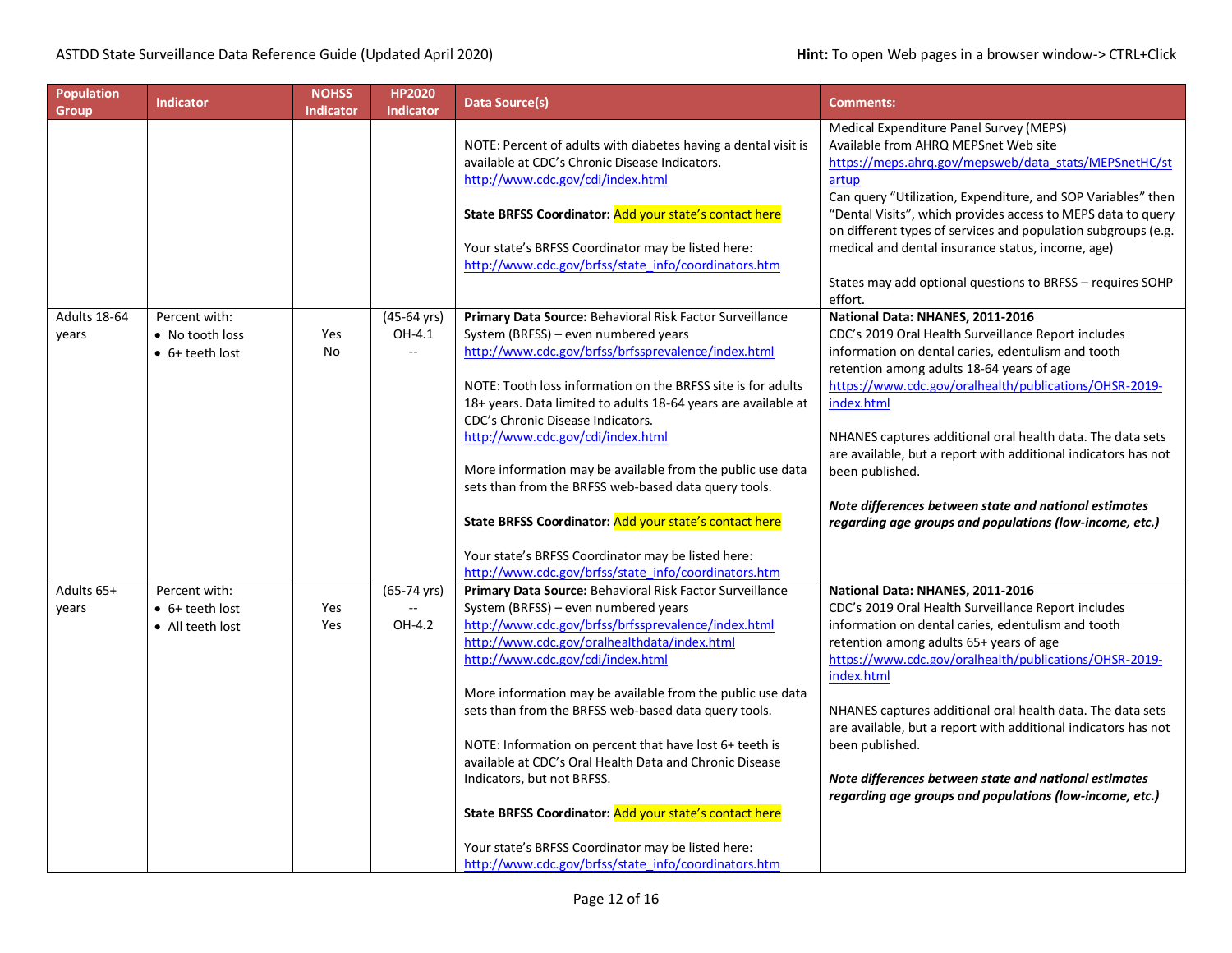| <b>Population</b>    | <b>Indicator</b>                                | <b>NOHSS</b>     | <b>HP2020</b>                                 | <b>Data Source(s)</b>                                                                                         | <b>Comments:</b>                                                                                      |
|----------------------|-------------------------------------------------|------------------|-----------------------------------------------|---------------------------------------------------------------------------------------------------------------|-------------------------------------------------------------------------------------------------------|
| <b>Group</b>         |                                                 | <b>Indicator</b> | <b>Indicator</b>                              |                                                                                                               |                                                                                                       |
| Adults               | • Incidence of oral                             | Yes              | $\mathbb{L}^{\mathbb{L}}$                     | Primary Data Source: State cancer registry and state vital                                                    | *Note: State data for stage at diagnosis may be available                                             |
|                      | and pharyngeal                                  |                  |                                               | statistics. State specific data is available at                                                               | through your state cancer registry contact. Ask about                                                 |
|                      | cancer                                          |                  |                                               | http://statecancerprofiles.cancer.gov/                                                                        | staging method used (AJCC Collaborative Staging method or                                             |
|                      | • Oral and                                      | Yes              | $C-6$                                         |                                                                                                               | other). National data available from NCI SEER data.<br>http://seer.cancer.gov/                        |
|                      | pharyngeal cancer<br>deaths                     |                  |                                               | State Cancer Registry: Add your state's contact here<br>Your state cancer registry contact may be listed here |                                                                                                       |
|                      | • Stage of oral and                             | No               | OH-6                                          | http://www.cdc.gov/cancer/npcr/                                                                               | <b>Additional Resources</b>                                                                           |
|                      | pharyngeal cancer                               |                  |                                               |                                                                                                               | American Cancer Society                                                                               |
|                      | at the time of                                  |                  |                                               | State Vital Statistics: Add your state's contact here                                                         | http://www.cancer.org/research/cancerfactsstatistics/index                                            |
|                      | diagnosis*                                      |                  |                                               |                                                                                                               | National Institutes of Health, National Cancer Institute                                              |
|                      | • Oral/pharyngeal                               | No               | OH-14.2                                       | Cancer screening information may be available through                                                         | http://www.cancer.gov/about-cancer/what-is-                                                           |
|                      | cancer screening by                             |                  |                                               | optional BRFSS questions added at state level.                                                                | cancer/statistics                                                                                     |
|                      | dental provider in                              |                  |                                               |                                                                                                               | Centers for Disease Control and Prevention                                                            |
|                      | past year                                       |                  |                                               |                                                                                                               | http://www.cdc.gov/cancer/dcpc/data/                                                                  |
| Pregnant             | Percent with:                                   |                  |                                               | Primary Data Source: Pregnancy Risk Assessment                                                                | According to CDC, 47 states, the District of Columbia, New                                            |
| Women                | • Teeth cleaning                                | Yes              | $\mathord{\hspace{1pt}\text{--}\hspace{1pt}}$ | Monitoring System                                                                                             | York City and Puerto Rico participate in PRAMS. The                                                   |
|                      | before pregnancy                                |                  |                                               | https://www.cdc.gov/prams/prams-data/mch-                                                                     | question on teeth cleaning before pregnancy was added to                                              |
|                      | • Teeth cleaning                                | Yes              | $\overline{\phantom{a}}$                      | indicators.html                                                                                               | the core in 2009 while the question on teeth cleaning during                                          |
|                      | during pregnancy                                |                  |                                               |                                                                                                               | pregnancy was added in 2012. States may also use                                                      |
|                      |                                                 |                  |                                               | State PRAMS Coordinator: Add your state's contact here                                                        | standardized OH questions on the optional questionnaire<br>and can also add state specific questions. |
|                      |                                                 |                  |                                               |                                                                                                               |                                                                                                       |
|                      |                                                 |                  |                                               |                                                                                                               | NOTE: Availability of PRAMS data varies by state. Check with                                          |
|                      |                                                 |                  |                                               |                                                                                                               | your PRAMS coordinator or CDC website for PRAMS                                                       |
|                      |                                                 |                  |                                               |                                                                                                               | questionnaires and data.                                                                              |
| Vulnerable           | Percent of long term                            |                  |                                               | Primary Data Source: State oral health surveys. Contact                                                       | Not all states have conducted oral health surveys of                                                  |
| <b>Older Adults</b>  | care residents with:                            |                  |                                               | state oral health program to determine if they have                                                           | vulnerable older adults.                                                                              |
|                      | • Untreated decay                               | Yes              | $-$                                           | conducted a survey of vulnerable older adults.                                                                |                                                                                                       |
|                      | • Dental treatment                              | Yes              | $\overline{a}$                                |                                                                                                               |                                                                                                       |
|                      | needs                                           |                  |                                               |                                                                                                               |                                                                                                       |
|                      |                                                 |                  |                                               |                                                                                                               |                                                                                                       |
|                      | Percent of congregate<br>meal site participants |                  |                                               |                                                                                                               |                                                                                                       |
|                      | with:                                           |                  |                                               |                                                                                                               |                                                                                                       |
|                      | • Untreated decay                               | Yes              |                                               |                                                                                                               |                                                                                                       |
|                      | • Dental treatment                              | Yes              | --                                            |                                                                                                               |                                                                                                       |
|                      | needs                                           |                  |                                               |                                                                                                               |                                                                                                       |
| All Ages             | Population receiving                            | Yes              | ٠.                                            | Primary Data Source: HRSA Uniform Data System. Annual                                                         |                                                                                                       |
| <b>FQHC</b> patients | oral health services at                         |                  |                                               | data is available at the state and individual health center                                                   |                                                                                                       |
|                      | <b>FOHCs</b>                                    |                  |                                               | level. http://bphc.hrsa.gov/datareporting/index.html                                                          |                                                                                                       |
| School-based         | Percent of school-                              |                  | OH-9                                          | Primary Data Source: The School-Based Health Alliance's                                                       | HP2020 objective OH-9 is to increase the proportion of                                                |
| dental               | based health centers                            |                  |                                               | National Census of School-Based Health Centers since 1998.                                                    | school-based health centers with an oral health component.                                            |
| services             | that offer:                                     |                  |                                               | www.sbh4all.org/school-health-care/national-census-of-                                                        |                                                                                                       |
|                      | • Dental sealants                               | Yes              | OH-9.1                                        | school-based-health-centers/                                                                                  | <b>Additional Resource:</b> School Health Profiles provides                                           |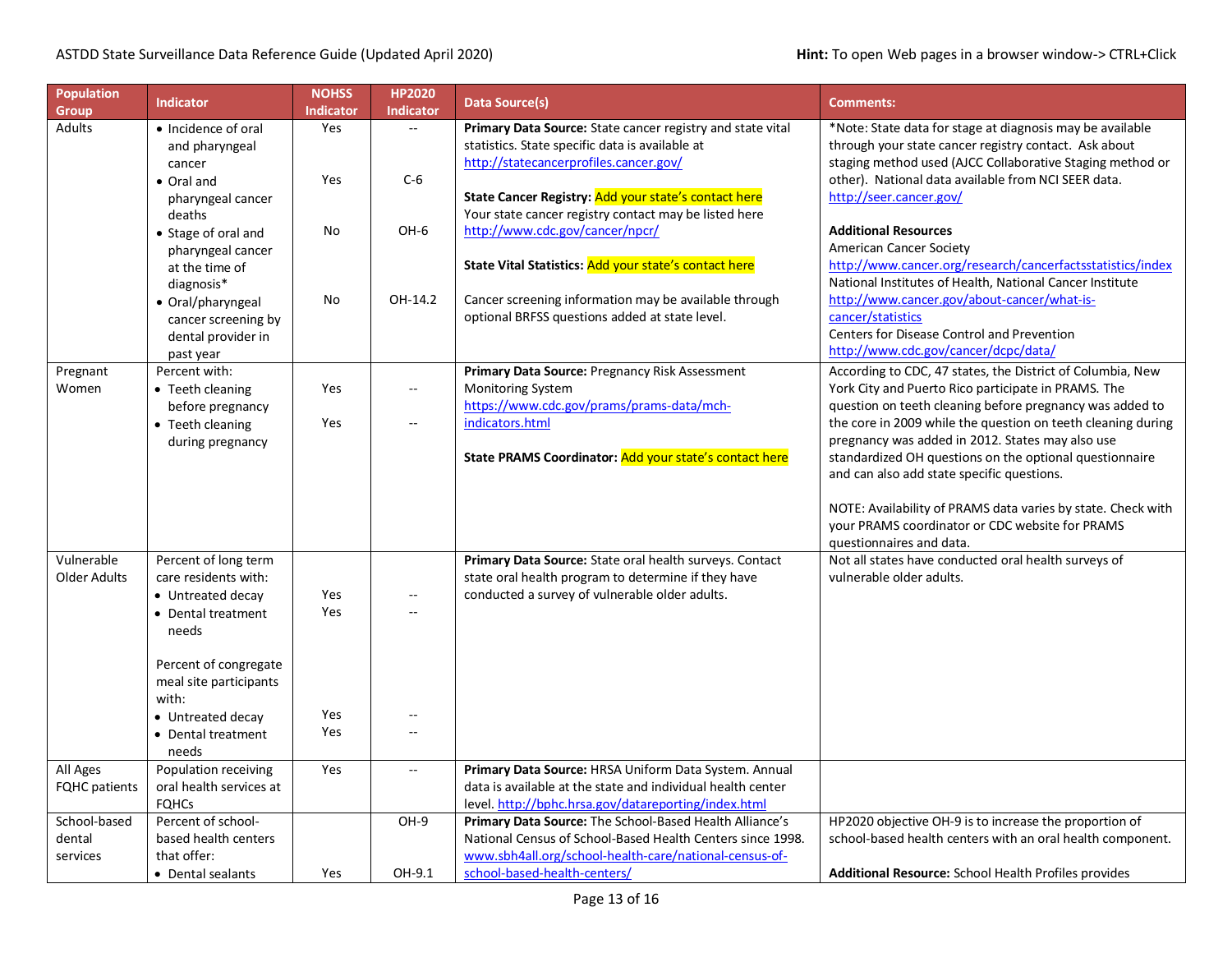| <b>Population</b><br><b>Group</b>  | <b>Indicator</b>                                                                                                                                                                                                                                                                                                                                  | <b>NOHSS</b><br><b>Indicator</b> | <b>HP2020</b><br>Indicator                                  | <b>Data Source(s)</b>                                                                                                                                                                                                                                                                                                                                                                                                                                                                                                                                                                                                                                                                                                                                                                                                                                                                                                                                                                                                                                                                                                                          | <b>Comments:</b>                                                                                                                                                                                                                                                                                                                                                                                                                                                                                                         |
|------------------------------------|---------------------------------------------------------------------------------------------------------------------------------------------------------------------------------------------------------------------------------------------------------------------------------------------------------------------------------------------------|----------------------------------|-------------------------------------------------------------|------------------------------------------------------------------------------------------------------------------------------------------------------------------------------------------------------------------------------------------------------------------------------------------------------------------------------------------------------------------------------------------------------------------------------------------------------------------------------------------------------------------------------------------------------------------------------------------------------------------------------------------------------------------------------------------------------------------------------------------------------------------------------------------------------------------------------------------------------------------------------------------------------------------------------------------------------------------------------------------------------------------------------------------------------------------------------------------------------------------------------------------------|--------------------------------------------------------------------------------------------------------------------------------------------------------------------------------------------------------------------------------------------------------------------------------------------------------------------------------------------------------------------------------------------------------------------------------------------------------------------------------------------------------------------------|
|                                    | • Restorative services<br>• Topical fluoride                                                                                                                                                                                                                                                                                                      | Yes<br>Yes                       | OH-9.2<br>OH-9.3                                            | Note: The SBHA Census data are based on responding SBHCs<br>and may not represent data for all SBHCs in each state. State<br>specific data reports are not publicly available but oral<br>health information by state can be found in ASTDD's annual<br>members' only Synopses report.<br>State's SBHA Contact: Add your state's contact here                                                                                                                                                                                                                                                                                                                                                                                                                                                                                                                                                                                                                                                                                                                                                                                                  | representative data on school health policies and practices<br>in states, large urban school districts and territories.<br>https://www.cdc.gov/healthyyouth/data/profiles/results.ht<br>$\underline{m}$                                                                                                                                                                                                                                                                                                                  |
| Community<br>Water<br>Fluoridation | Percentage of<br>population on public<br>water supplies with<br>optimally fluoridated<br>water<br>HP indicator based on<br>systems with optimal<br>fluoride target.<br><b>ASTDD</b> indicator<br>based on monthly<br>operational data<br>submitted to WFRS<br>establishing<br>fluoridated systems<br>that maintain levels<br>within target range. | Yes                              | OH-13                                                       | Fluoridation Statistics: These statistics are prepared using<br>water system data reported by states to the CDC Water<br>Fluoridation Reporting System (WFRS) and the U.S. Census<br>Bureau population estimates.<br>http://www.cdc.gov/fluoridation/statistics/index.htm<br>State Fluoridation Reports: List of public water systems with<br>their fluoridation status along with the county and<br>population each system serves.<br>https://nccd.cdc.gov/DOH_MWF/Reports/Default.aspx<br>State drinking water program contact: Add your state's<br>contact here<br>State WFRS contact: Add your state's contact here<br><b>ADDITIONAL RESOURCES:</b><br>My Water's Fluoride: Provides information about local<br>water system's fluoridation status. Currently available only<br>for states that voluntarily participate in WFRS.<br>https://nccd.cdc.gov/DOH_MWF/Default/Default.aspx<br>WFRS: An online tool to help states manage the quality of<br>their water fluoridation programs. WFRS is the basis for the<br>national and state fluoridation statistics.<br>https://www.cdc.gov/fluoridation/data-tools/reporting-<br>system.html | Water fluoridation statistics are based on WFRS data for the<br>target fluoridation level, which is available for all states. The<br>estimate includes adjusted systems, naturally fluoridated<br>systems, and consecutive systems (those that purchase<br>water from adjusted or naturally fluoridated systems).<br>Work with your state's drinking water program to be sure<br>fluoridation data are submitted on time.<br>Note: Fluoridation data in WFRS requires state effort to<br>submit the data.                |
| Workforce                          | Number of:<br>• Dentists<br>• Dental hygienists<br>• Dental therapists                                                                                                                                                                                                                                                                            | No<br>No<br>No                   | $\overline{\phantom{a}}$<br>$\sim$ $\sim$<br>$\overline{a}$ | Primary Data Source: State occupational/professional<br>licensing board. Your states dental licensing board's contact<br>information may be listed here<br>http://www.dentalboards.org/<br>State dental licensing board: Add your state's contact here<br><b>Additional Resources:</b><br>Professionally Active Dentists by Specialty<br>http://kff.org/other/state-indicator/dentists-by-specialty-<br>field/                                                                                                                                                                                                                                                                                                                                                                                                                                                                                                                                                                                                                                                                                                                                 | The American Dental Association publishes reports on the<br>number and distribution of dentists by state. A spreadsheet<br>with the number of dentists by state from 2001 to 2019,<br>U.S. population figures, the number of dentists per 100,000<br>population, and the supply of dentists in the US by practice,<br>research or administration area as well as by age and gender<br>is available at:<br>https://www.ada.org/en/science-research/health-policy-<br>institute/data-center/supply-and-profile-of-dentists |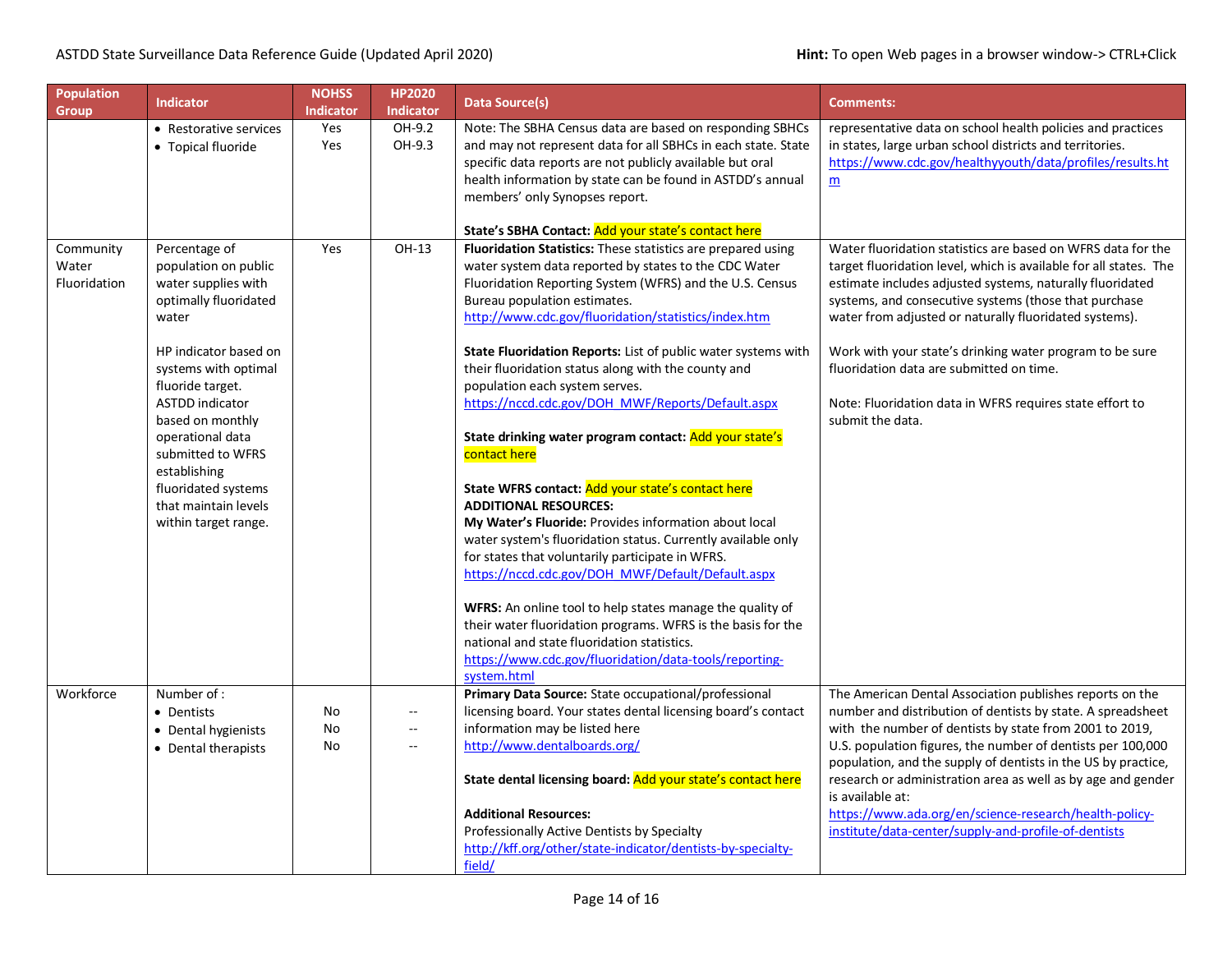## ASTDD State Surveillance Data Reference Guide (Updated April 2020) **Hint:** To open Web pages in a browser window-> CTRL+Click

| Population<br><b>Group</b> | <b>Indicator</b>             | <b>NOHSS</b><br><b>Indicator</b> | <b>HP2020</b><br><b>Indicator</b> | Data Source(s)                                               | <b>Comments:</b>                                          |
|----------------------------|------------------------------|----------------------------------|-----------------------------------|--------------------------------------------------------------|-----------------------------------------------------------|
| Workforce                  | Dental Health                | No                               | --                                | A list of dental professional shortage areas by state can be |                                                           |
|                            | <b>Professional Shortage</b> |                                  |                                   | found at:                                                    |                                                           |
|                            | Areas                        |                                  |                                   | https://data.hrsa.gov/tools/shortage-area/hpsa-find          |                                                           |
|                            |                              |                                  |                                   |                                                              |                                                           |
|                            |                              |                                  |                                   | State HPSA Contact: Add your state's contact here            |                                                           |
| Workforce                  | Number of dentists           |                                  |                                   | Primary Data Source: State Medicaid Program                  | Data may be available from the Medicaid-CHIP State Dental |
|                            | that are:                    |                                  |                                   |                                                              | Association (MSDA): http://www.medicaiddental.org/        |
|                            | • Enrolled Medicaid          | <b>No</b>                        | --                                | State Medicaid Agency Dental Consultant: Add your state's    |                                                           |
|                            | providers                    |                                  |                                   | contact here                                                 | The 2017 national profile of Medicaid/CHIP Programs with  |
|                            | • Active Medicaid            | <b>No</b>                        | --                                |                                                              | dentist program enrollment and level of participation is  |
|                            | providers                    |                                  |                                   |                                                              | available at: http://www.msdanationalprofile.com/         |
|                            | • Significant Medicaid       | <b>No</b>                        | --                                |                                                              |                                                           |
|                            | providers                    |                                  |                                   |                                                              |                                                           |